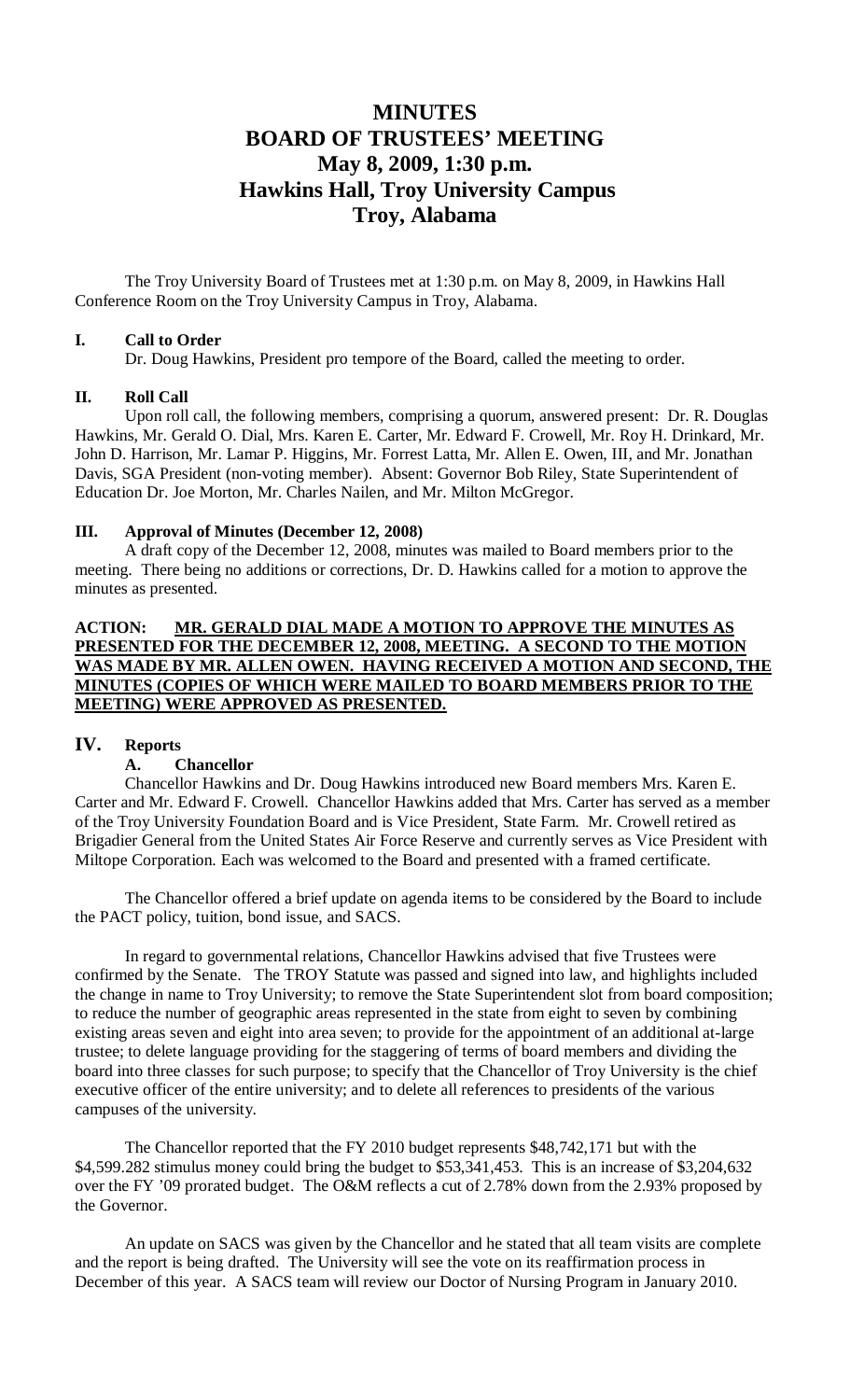Chancellor Hawkins talked about the University's 2010-2015 Strategic Plan and said part of the SACS report will be used as the University moves forward into the next plan. The 2010-2015 Strategic Plan is on schedule to be presented to the Board in March of 2010 and be put into place in August 2010. Chancellor Hawkins added that the collective vision of the University includes new facilities, increase in scholarship awards, increase in study abroad, expanded use of technology with 100% of academic programs online, a College of Science & Technology, new doctoral programs, and a goal of 50,000 students.

It was noted by the Chancellor that the University, for the first time, received NCATE accreditation as a single unit for all four Alabama campuses.

Points of pride mentioned by the Chancellor included the induction of Coach Larry Blakeney. as 1 of 10 in the state, into the Alabama Sports Hall of Fame; the election of Dr. Dianne Barron as President of the Conference for Southern Graduate Schools; the selection of Dr. Larry Blocher as a Lowell Mason Fellow in the National Association of Music; and the election of Ralph Ford to the American Bandmasters Association. It was noted that Mr. Ford is the state's only active bandmaster elected to the association. Other points of pride include the receipt of a grant to help plan ways to partner with the University of Liberia in areas pertinent to teacher preparation and education, reaccreditation by the National League of Nursing Accrediting Commission (NLNAC) Board of Commissioners, and a Global Campus award from the United States Pacific Command Educational Services Contract. Also, TROY's Criminal Justice Pistol Team placed third in the American Criminal Justice Association's national firearms competition in Jacksonville, FL.

The Chancellor shared an update on sports highlights stating that men's basketball placed  $2<sup>nd</sup>$  in the Eastern Division and Coach Don Maestri was named Sun Belt Conference Coach of the Year. Women's basketball is  $3^{rd}$  place in the Eastern Division. Baseball is currently tied for  $2^{nd}$  place and softball finished the season in 2<sup>nd</sup> place. Also, Coach Melanie Davis was named Sun Belt Conference Coach of the Year. In football, the Trojans were 2008 conference champions. Sun Belt awards included Coach Larry Blakeney as Coach of the Year and Newcomer of the Year was awarded to Levi Brown. Future football schedules were shared and it was noted that in 2010 Troy will play the University of South Carolina and in 2011 & 2012 the U.S. Naval Academy.

Chancellor Hawkins also shared information on academic performance rate and added that Troy University athletes did extraordinarily well. NCAA minimum score is 925 and TROY was the only Division I institution in Alabama to have all teams above 925 and TROY was one of three Sun Belt institutions to have all team above 925. The Athletic Department recently completed an NCAA APR Audit with no findings.

#### **B. SGA Report, Mr. Tim Parr**

Tim Parr, outgoing SGA President, gave a brief review of accomplishments during the year. He said the SGA, in an effort to become more visible on campus, held the SGA elections in the SGA office in an effort to help familiarize the student body with the officers and office location. Mr. Parr reported on the SGA Retreat and added that the primary focus for the year was on a wide-spread recycling program. During the football season the SGA was fortunate to have the support from Troy's anti-litter committee and the Athletic Department to supply trash bags at tailgating events as well as across the entire campus. In October a new branch of the SGA, an International Forum, was established in an effort to help new international students become involved in the SGA. A book drive was also sponsored by the SGA. The SGA also passed a resolution recognizing the NAACP for its centennial. It was noted that Troy University was well represented at Higher Education Day in March.

Mr. Parr expressed his appreciation to the Board for its support of the SGA and the student body. He added that it was an honor for him to serve as a representative of the student body on the Board.

Dr. Doug Hawkins introduced incoming SGA President Jonathan Davis. Mr. Davis shared his goals for the SGA for the coming year.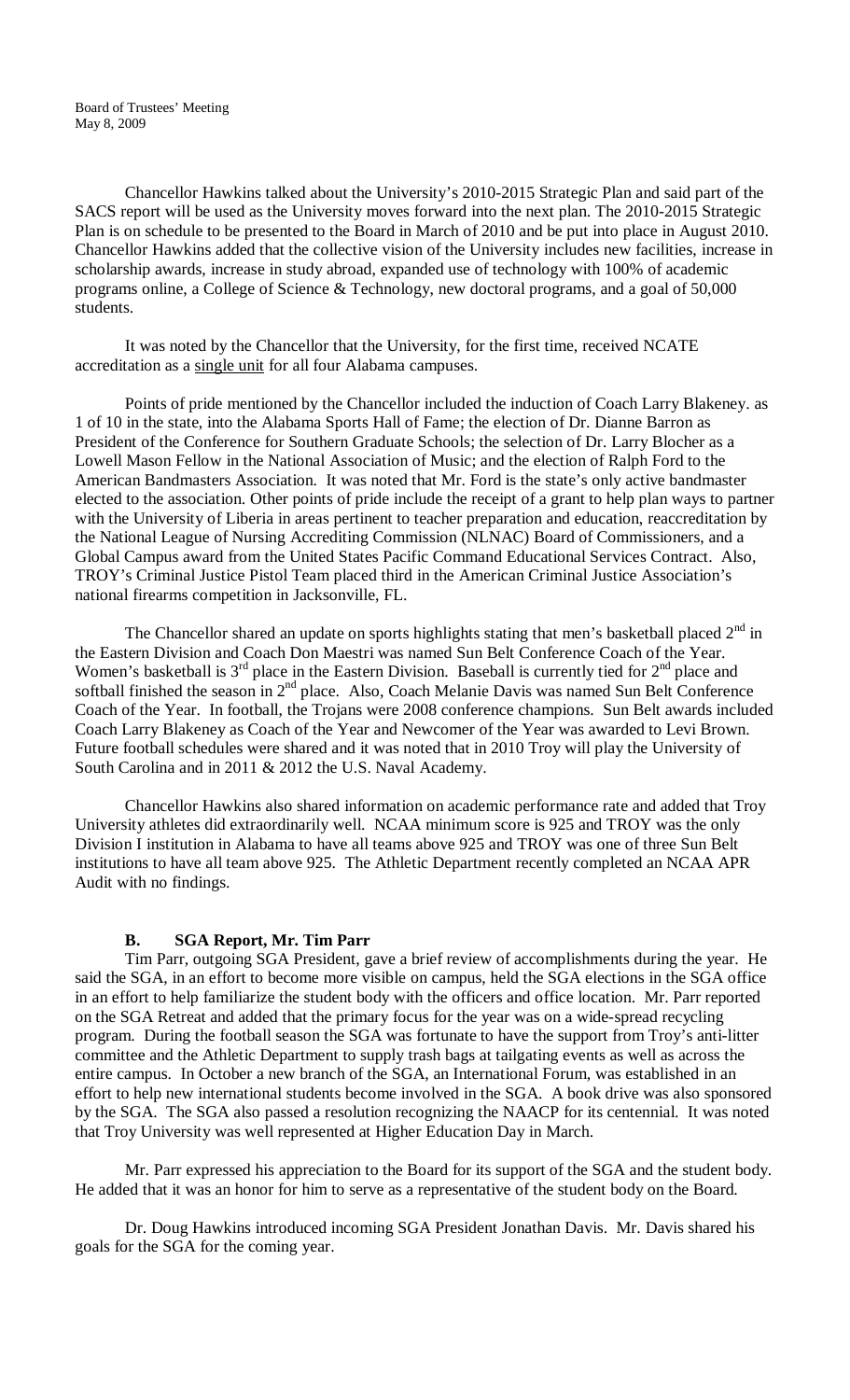## **C. Board Committee Reports** o **Finance Report, Mr. Jim Bookout**

Mr. Bookout introduced Dr. Toni Taylor, newly appointed Director of Human Resources.

Mr. Bookout provided Board members with a copy of a Financial Report for 2009 which covered tuition and fees, bond issue, and facilities update. His presentation covered highlights to the revenue and expenditure sections along with comparison to historical data. The handout provided to the Board members included an analysis of revenue and expenditure increases and Mr. Bookout elaborated on various sections. He reported the total revenue for the 2009 budget at \$221,727,369. A comparative analysis of state appropriations was shared and he indicated that in 2009 the University dropped to \$50,136,818. Mr. Bookout shared several projected scenarios in regard to the revenue stream for the 2010, including a proposed tuition increase. Mr. Bookout advised that the Board will consider a resolution today to increase the undergraduate tuition rate from \$177 per credit hour to \$193 and graduate tuition from \$200 to \$220 per credit hour.

In regard to the bond issue resolution being considered today, Mr. Bookout briefed the Board on plans for a multi-purpose arena, a new dining hall, and the fraternity village. He responded to comments and questions from Board members.

Mr. Bookout also gave an update on Phase II of The Janice Hawkins Park as well as additional parking being made available off of Collegedale.

## o **Finance Committee, Honorable John Harrison**

 Mr. Harrison introduced Resolution No. 1 regarding the University's policy in regard to the PACT program. The Finance Committee met and recommends that the full Board support Resolution No. 1. He made a motion to ratify. Action on Resolution No. 1 follows.

## • **Resolution No. 1 – Ratification of PACT Policy ACTION: MR. HARRISON MADE A MOTION TO RATIFY RESOLUTION NO. 1 SECOND TO THE MOTION WAS MADE BY MR. DIAL. THERE BEING NO FURTHER DISCUSSION, RESOLUTION NO. 1, WHICH FOLLOWS, WAS RATIFIED BY THE BOARD, WITH MR. CROWELL ABSTAINING.**

## **RESOLUTION NO. 1**

#### **Response to the Financial Challenges faced by Alabama's PACT Program**

**Whereas**, the Troy University Board of Trustees recognizes that the Alabama's Prepaid Affordable College Tuition (PACT) program is under great duress if not in extremis; and

**Whereas**, this uncertain situation places in jeopardy the educational future of over 48,000 program subscribers; and

**Whereas**, Troy University stands ready to do its part in providing a level of relief to the parents of the students enrolled, as well as students applying for enrollment, at Troy University's Alabama campuses;

**Therefore be it resolved** that Troy University will hold harmless students who are participants in the Alabama PACT program through academic year 2012 by exempting them from increases in tuition above tuition rates in effect for the 2008-2009 academic year. Troy University will honor PACT contract holders by offering a tuition and fee waiver over and above the distributions made by PACT for any student enrolling at Troy University under the PACT program through academic year 2012.

**Therefore be it further resolved** that the Board of Trustees expects the PACT program to reimburse Troy University for any and all exemptions granted during this period should the financial position of the PACT program improve.

(Endorsed by the Executive Committee this  $11<sup>th</sup>$  Day of March 2009 and approved by the Board of Trustees through mail ballot immediately thereafter.)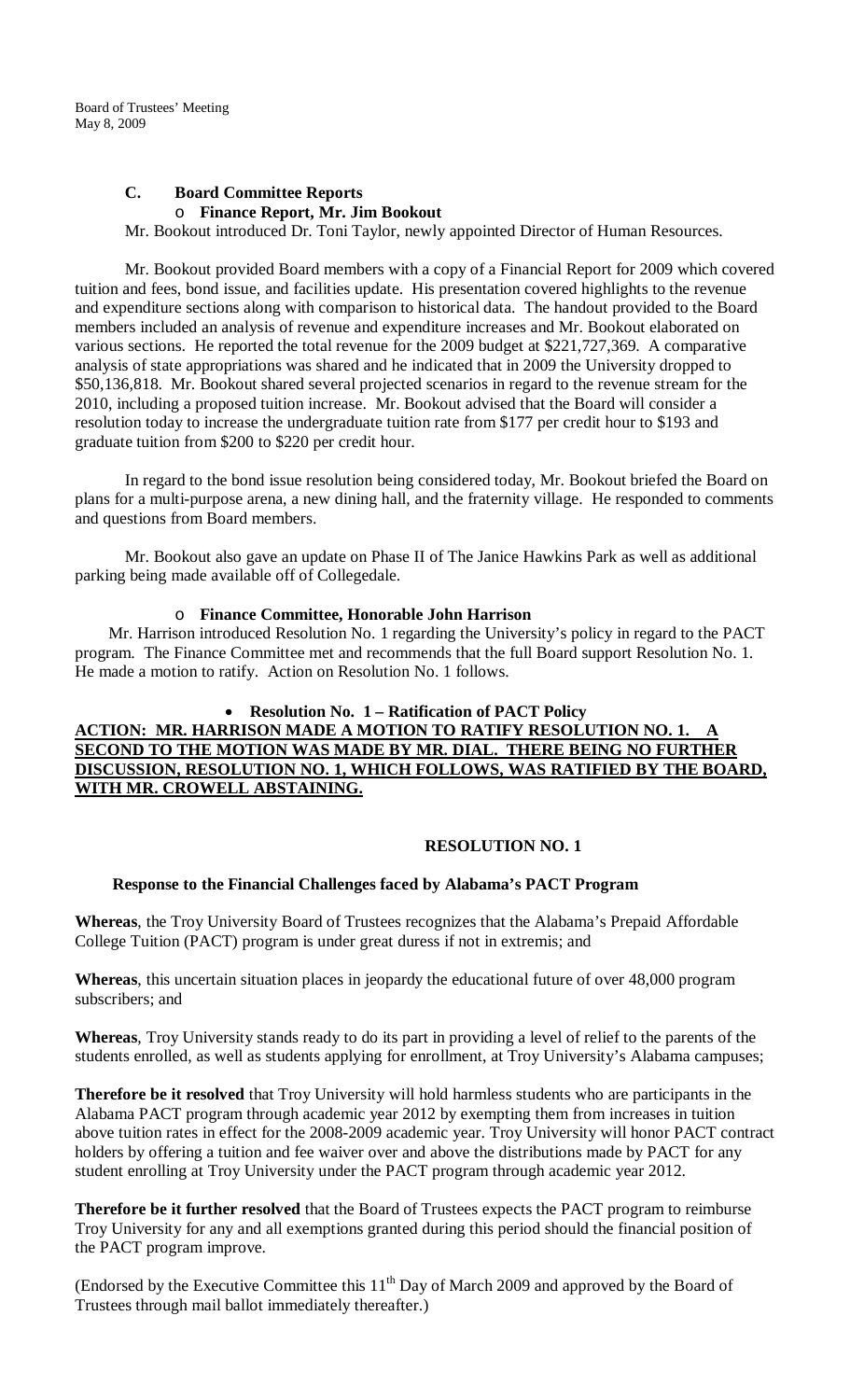## • **Resolution No. 2 –Tuition**

Mr. Harrison thanked Mr. Bookout for his report in explaining the need to raise the tuition rates. He said even with this increase it leaves Troy University lower than most of our competition. He added that based upon the unanimous recommendation of the Finance Committee, he moved to adopt Resolution No. 2.

## **ACTION: MR. HARRISON MADE A MOTION TO APPROVE RESOLUTION NO. 2. A SECOND WAS MADE BY MR. OWEN. WITH NO FURTHER DISCUSSION, RESOLUTION NO. 2 WAS APPROVED. MR. CROWELL ABSTAINED.**

## **RESOLUTION NO. 2**

Changing the Tuition Rates and Fee Structure

**WHEREAS**, the Board of Trustees, at its retreat on March 5, 2009, received a thorough briefing on the Alabama Legislative Session for 2009, including the likelihood that Troy University will sustain a substantial cut in its state appropriations for fiscal year 2010; and

**WHEREAS,** Troy University's current undergraduate tuition structure charges a per-credit hour rate of \$177; and

**WHEREAS**, Troy University's current graduate tuition structure charges a per credit hour rate of \$200;

**WHEREAS**, a new tuition rate structure that increases all Alabama campus undergraduate and graduate student tuition that would partially offset the expected loss of revenue from the legislative appropriation;

**THEREFORE, BE IT RESOLVED BY THE BOARD OF TRUSTEES** that Troy University proposes to increase the undergraduate tuition rate from \$177 to \$193 per credit hour with the understanding that the Chancellor is authorized to set the final rate after the legislative budget process is final; and

**BE IT FURTHER RESOLVED**, that the Board of Trustees proposes to increase the graduate tuition rate from \$200 per credit hour to \$220 per credit hour and for all Troy campus students, increase the existing Student Activity Fee currently set at \$9.00 per credit hour by removing the current12 credit hour cap, and increase the General Student Fee from \$6.00 per credit hour to \$8.00 per credit hour for students at all Troy University Alabama campuses.

## • **Resolution No. 3 -- Bond Issue**

Mr. Harrison introduced Resolution No. 3, adding that the facility projects discussed today are important to the University's growth. He added that the Finance Committee discussed this bond issue and on behalf of the Committee recommended adoption of Resolution No. 3.

## **ACTION: MR. HARRISON RECOMMENDED RESOLUTION NO. 3 FOR ADOPTION. A SECOND WAS PROVIDED BY MR. OWEN. THERE BEING NO FURTHER DISCUSSION, RESOLUTION NO. 3 WAS ADOPTED. MR. CROWELL ABSTAINED.**

## **RESOLUTION NO. 3**

RESOLUTION CONSISTING OF (A) SUPPLEMENTAL RESOLUTION NO. 19 TO RESOLUTION ADOPTED AUGUST 15, 1969, ENTITLED "A RESOLUTION PROVIDING FOR THE CONSTRUCTION OF IMPROVEMENTS TO THE STADIUM AT THE CAMPUS OF TROY STATE UNIVERSITY, AT TROY, ALABAMA, FOR THE FINANCING THEREOF BY THE ISSUANCE OF REVENUE BONDS IN THE PRINCIPAL AMOUNT OF \$70,000, PAYABLE FROM STUDENT FEES FOR THE SECURING OF THE PAYMENT OF THE PRINCIPAL OF AND THE INTEREST ON SUCH BONDS; RESERVING THE RIGHT TO ISSUE ADDITIONAL BONDS PAYABLE FROM SUCH FEES ON A PARITY OF LIEN WITH SUCH BONDS, AND MAKING PROVISIONS INCIDENT THERETO"; AND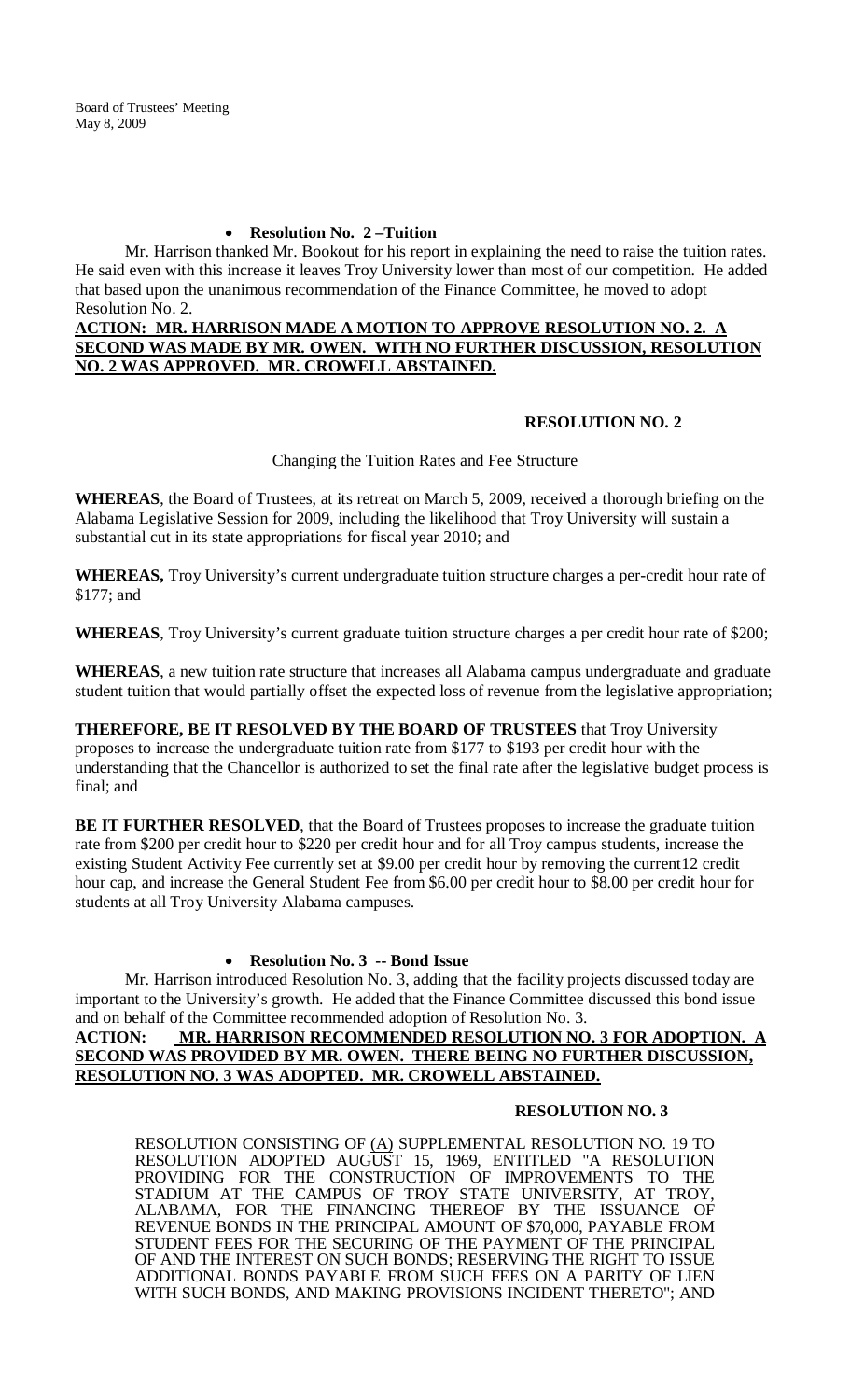#### (B) AUTHORIZATION TO EXPLORE ALTERNATIVE METHODS FOR INCURRING INDEBTEDNESS

## BE IT RESOLVED BY THE BOARD OF TRUSTEES OF TROY UNIVERSITY, as follows:

#### ARTICLE I

#### **DEFINITIONS**

Section 1.1 In addition to the words and terms defined in the Bond Resolution, which are hereby incorporated herein by reference, unless the context or use clearly indicates another or different meaning or intent:

"Alternate Credit Enhancement" means an irrevocable letter of credit, a surety bond or other credit enhancement facility covering the payment of debt service on all or any part or series of Bonds.

"Ambac" means Ambac Assurance Corporation, a Wisconsin domiciled stock insurance company.

"Bond Counsel" means Roy S. Goldfinger, P.C., Montgomery, Alabama, or any other attorney or firm of attorneys nationally recognized on the subject of municipal bonds whose opinions are generally accepted by purchasers of municipal bonds.

"Bond Resolution" means that certain resolution duly adopted by the Board at a meeting thereof duly called, held and conducted on August 15, 1969, and entitled "A RESOLUTION PROVIDING FOR THE CONSTRUCTION OF IMPROVEMENTS TO THE STADIUM AT THE CAMPUS OF TROY STATE UNIVERSITY, AT TROY, ALABAMA, FOR THE FINANCING THEREOF BY THE ISSUANCE OF REVENUE BONDS IN THE PRINCIPAL AMOUNT OF \$70,000, PAYABLE FROM STUDENT FEES FOR THE SECURING OF THE PAYMENT OF THE PRINCIPAL OF AND THE INTEREST ON SUCH BONDS; RESERVING THE RIGHT TO ISSUE ADDITIONAL BONDS PAYABLE FROM SUCH FEES ON A PARITY OF LIEN WITH SUCH BONDS, AND MAKING PROVISIONS INCIDENT THERETO," as modified, amended and supplemented by Supplemental Resolution No. 1 duly adopted by the Board at a meeting thereof duly called, held and conducted on August 14, 1970, by the 1997 Supplemental Resolution, and by Supplemental Resolution No. 17 duly adopted by the Board at a meeting thereof duly called, held and conducted on September 10, 2005.

"Bonds", as used herein, means, alternatively, as the context may require, (i) Parity Bonds heretofore or hereafter issued under the Bond Resolution, or (ii) bonds, notes, or other evidences of indebtedness issued by the University pursuant to any indenture or similar document entered into by the University as an alternative to the Bond Resolution for incurring debt, as authorized in Article XIII hereof.

"Business Day" means any day other than a day on which banking institutions are required or authorized to remain closed in either of the following locations: (i) the city in which the principal corporate trust office of the Depository is located, or (ii) the City of New York, New York.

"Chancellor" means the Chancellor of the University.

"Code" means the Internal Revenue Code of 1986, as amended.

"Determination Document" means a closing certificate of the University executed by the Chancellor and Treasurer and delivered on or prior to the Issue Date of all or any part or series of the Series 2009 Bonds, in which the various determinations as to the terms and provisions, pricing, sale, and other matters relative to those Series 2009 Bonds herein entrusted to be made, shall be made or confirmed.

"Improvements" means certain capital improvements acquired, constructed, furnished and equipped or to be acquired, constructed, furnished and equipped by and for the University, as more fully described in Section 2.1(a) hereof, all or part of the cost of which is to be paid from a portion of the proceeds of the Series 2009 Bonds.

"Issue Date" means the date or dates of the initial authentication and delivery of Series 2009 Bonds.

"MBIA" means MBIA Insurance Corporation, Armonk, New York, a stock insurance company incorporated under the laws of the state of New York.

"MSRB" means the Municipal Securities Rulemaking Board.

"1997 Supplemental Resolution" means Supplemental Resolution No. 9 duly adopted by the Board at a meeting thereof duly called, held and conducted on May 30, 1997.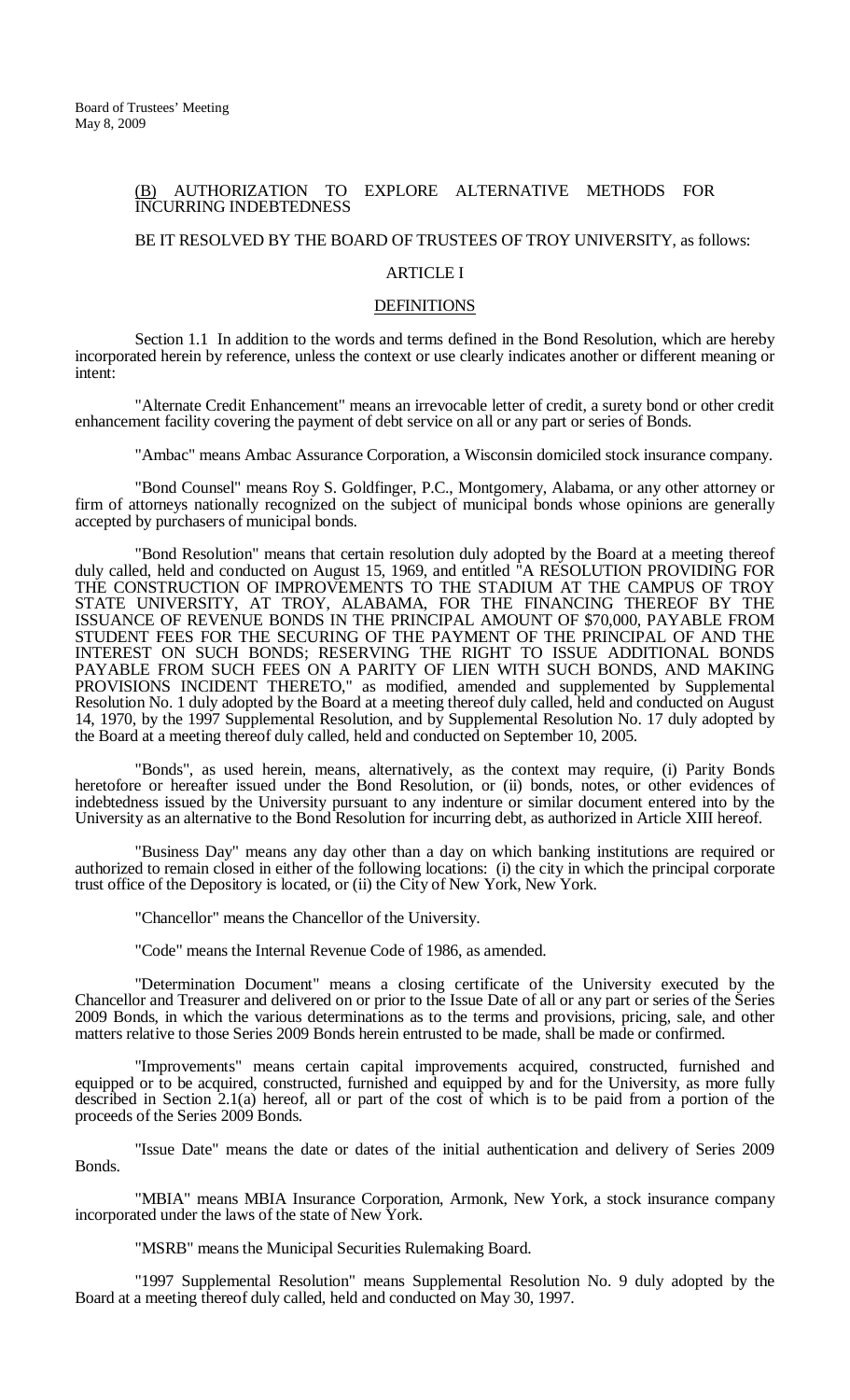"Policy" means a municipal bond insurance policy covering the payment of debt service on all or any part or series of Bonds.

"Purchase Agreement" means a bond purchase agreement or similar document relating to the Series 2009 Bonds to be entered into between the University and the Purchaser.

"Purchaser" means the original purchaser or purchasers of the Series 2009 Bonds, if issued.

"SEC" means the Securities and Exchange Commission.

"Series 2009 Bonds" means any of the Parity Bonds authorized to be issued hereunder.

"Series 2009 Construction Account" means the account or accounts required to be established by Section 6.1 hereof.

"Series 2007 Bonds" means the University's \$13,000,000 General Student Fee Revenue Bonds, Series 2007, dated July 1, 2007, now outstanding in the principal amount of \$13,000,000.

"Series 2003 Bonds" means the University's \$7,880,000 General Student Fee Revenue Bonds, Series 2003, dated December 1, 2003, now outstanding in the principal amount of \$6,365,000.

"Series 2002 Bonds" means the University's \$12,890,000 General Student Fee Revenue Bonds, Series 2002, dated September 25, 2002, now outstanding in the principal amount of \$11,600,000.

"Series 2002 Resolution" means the resolution of the Board adopted March 5, 2002 authorizing the issuance of the Series 2002 Bonds as a series of Parity Bonds under the Bond Resolution.

"Sphere of Knowledge" means, as to any party (including, if such party is a public body, corporation, partnership or other such entity, its trustees, officers, directors, employees and agents, as applicable), any event, condition, circumstance or item of information, whether factual, supposed or alleged, (a) which is known to such party, (b) of which such party has notice or (c) which in the ordinary course of events such party may reasonably be expected to know or have known.

"Taxable" means, when used in reference to Bonds, that interest thereon is includable in the gross income of any owner thereof for federal income tax purposes and that such Bonds are not Tax-Favored.

"Tax-Exempt" means, when used in reference to Bonds, that interest thereon is excluded from gross income for federal income tax purposes under Section 103(a) of the Code.

"Tax-Favored" means, when used in reference to Bonds, that owners thereof are entitled to a credit for federal income tax purposes, or that the University is entitled to a cash subsidy from the federal government, in respect of a portion of the interest thereon, in each case under Section 54AA of the Code.

"Treasurer" means the Treasurer of the University.

"2001 Guaranty" means the Financial Guaranty Agreement dated August 29, 2001 between the University and MBIA.

"2001 Surety Bond" means the Debt Service Reserve Surety Bond No. 35980(2) in the amount of \$3,571,445 issued by MBIA on August 29, 2001 in favor of the Depository.

"2007 Guaranty" means the Guaranty Agreement dated as of July 26, 2007 between the University and Ambac.

"2007 Surety Bond" means the Surety Bond No. SB2562BE in the amount of the lesser of (i) \$538,226.67 or (ii) the Maximum Annual Debt Service Requirement attributable to the Series 2007 Bonds, issued by Ambac on July 26, 2007 in favor of the Depository.

"2003 Guaranty" means the Guaranty Agreement dated December 16, 2003 between the University and Ambac.

"2003 Surety Bond" means the Surety Bond No. SB1780BE in the amount of the lesser of (i) \$1,518,194 or (ii) the Maximum Annual Debt Service Requirement attributable to the Series 2002 Bonds and the Series 2003 Bonds, issued by Ambac on December 16, 2003 in favor of the Depository.

Section 1.2 Unless the context indicates otherwise, words importing the singular number include the plural number, and vice versa; the terms "hereof", "hereby", "herein", "hereto", "hereunder" and similar terms refer to this Resolution; and the term "hereafter" means after, and the term "heretofore" means before,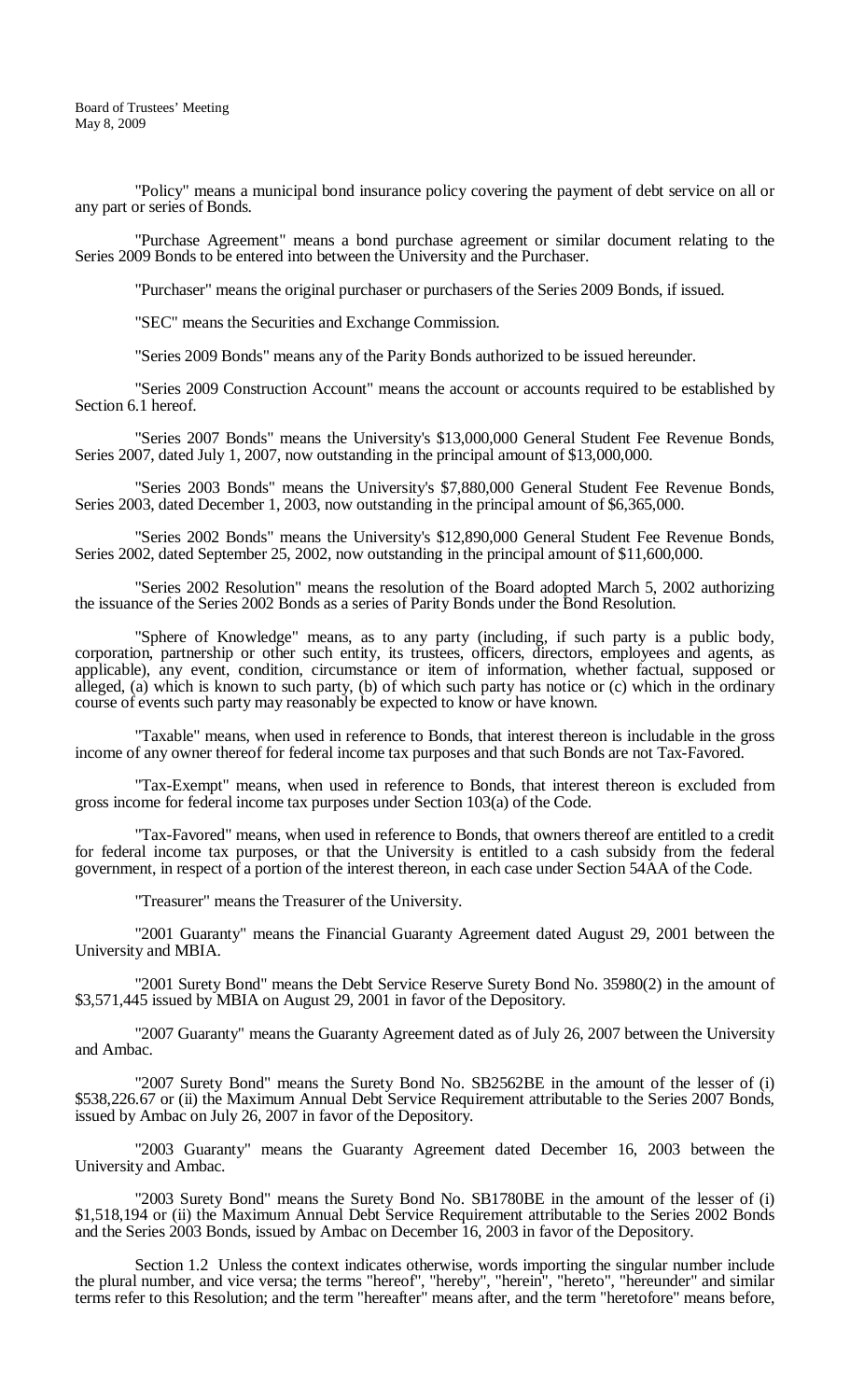the date of adoption of this Resolution. Words of any gender include the correlative words of the other genders, unless the sense indicates otherwise.

The captions and headings in this Resolution are solely for convenience of reference and in no way define, limit or describe the scope or intent of any Articles, Sections, subsections, paragraphs, subparagraphs or clauses hereof.

#### ARTICLE II

#### FINDINGS, DETERMINATIONS AND REPRESENTATIONS

Section 2.1 The Board, upon evidence duly submitted to and considered by it, has ascertained and found and does hereby declare, represent and state that:

(a) It is necessary that the University pay the cost of acquiring, constructing, furnishing and equipping, as applicable, the Improvements, including the repayment of any interim or temporary loans or advances made to or by the University for such purposes, at a total cost currently estimated at \$56,805,000. Subject to the authorization hereby conferred upon the Chancellor and Treasurer to augment, omit or limit the same in the Determination Document, the Improvements shall consist of and include (i) the construction and equipping at the Troy campus of the University of (A) a new multipurpose sports complex, (B) new dining facilities, and (C) new multiple-unit fraternity houses; and (ii) such other Improvements, if any, as the Chancellor and Treasurer are hereby entrusted to determine and approve in the Determination Document.

(b) It may, depending upon prevailing market conditions, be or become advisable that the University refund, on a current refunding basis, the entire outstanding principal amount of the Series 2002 Bonds, at a total cost now estimated at \$12,325,000 (exclusive of accrued interest on said Bonds). The Chancellor and Treasurer are hereby entrusted and authorized to determine and approve in the Determination Document whether or not such refunding of the Series 2002 Bonds shall occur. If such refunding is to be accomplished, it shall be accomplished by the University's deposit with the Depository, on the relevant Issue Date, of that amount of the proceeds of the Series 2009 Bonds as shall be sufficient to pay (i) the then-outstanding principal amount of the Series 2002 Bonds, plus (ii) the amount of accrued interest due on the Series 2002 Bonds to but not including the date on which said Bonds are to be refunded.

(c) All of the Improvements are and shall be improvements to pay the cost of which, in whole or in part, the University is authorized to issue Parity Bonds under Section 7.2 of the Bond Resolution. The Series 2002 Bonds are Bonds for the refunding of which the University is authorized to issue Parity Bonds under Section 7.3 of the Bond Resolution.

(d) In order for the University to refund the Series 2002 Bonds and to acquire, construct, furnish and equip, as applicable, the Improvements (including the repayment of any interim or temporary loans or advances made to or by the University for the Improvements), it will be necessary for the University to authorize and (subject to the provisions hereof) to issue, sell and deliver, at one or more times, its Series 2009 Bonds as Parity Bonds under the Bond Resolution, in an aggregate principal amount currently estimated at \$69,130,000, but not to exceed (except as permitted pursuant to Section 3.1 hereof) \$70,000,000.

(e) Pursuant to Resolution No. 2 heretofore adopted by this Board at its meeting on May 8, 2009, the General Student Fees have been levied and will be collected for the fall semester, 2009 as follows: (i) for each undergraduate credit hour at all in-State campuses, at the rates of \$193.00 and \$386.00 for in-State and out-of-State students, respectively; (ii) for each graduate credit hour at all in-State campuses, at the rates of \$220.00 and \$440.00 for in-State and out-of-State students, respectively; (iii) for all students, a Student Activity Fee and a General Student Fee of \$9.00 and \$8.00, respectively, per credit hour; and (iv) for all students, a Registration Fee of \$50.00.

The University is not at this time in default in the payment of the principal of or interest on any Parity Bonds now outstanding or in the performance of any covenant or provision set forth in the Bond Resolution or any Supplemental Resolution.

The only Parity Bonds that have been previously issued by the University under the provisions of Article VII of the Bond Resolution and that are at this time outstanding are the University's General Student Fee Revenue Bonds, Series 1998, dated September 1, 1998, now outstanding in the principal amount of \$5,655,000, its General Student Fee Revenue Bonds, Series 2001, dated August 1, 2001, now outstanding in the principal amount of \$7,655,000, the Series 2002 Bonds, the Series 2003 Bonds, its General Student Fee Revenue Bonds, Series 2004, dated January 1, 2004, now outstanding in the principal amount of \$3,575,000, its General Student Fee Revenue Bonds, Series 2005, dated May 1, 2005, now outstanding in the principal amount of \$6,495,000, and the Series 2007 Bonds.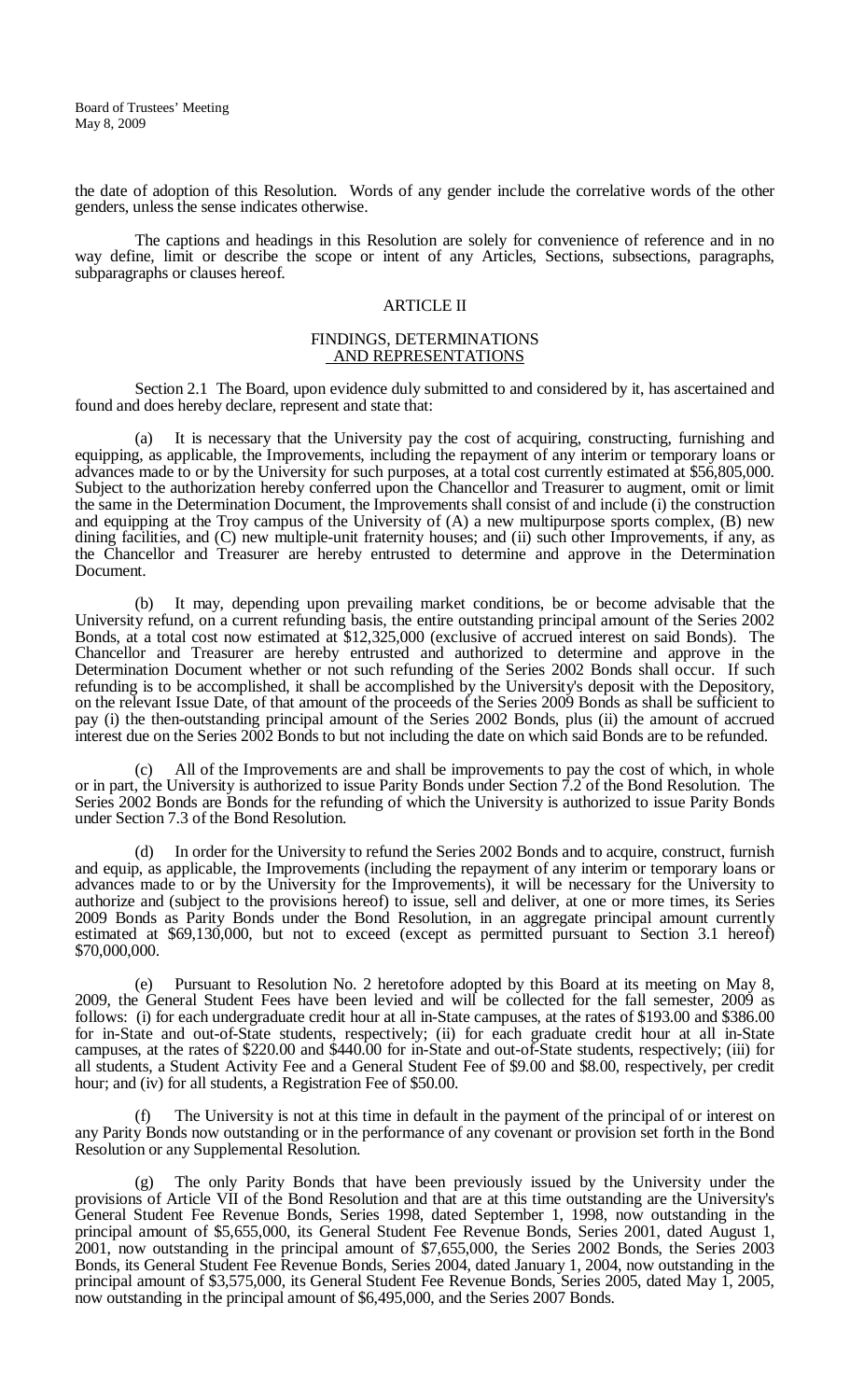#### ARTICLE III

# AUTHORIZATION OF SERIES 2009 BONDS

Section 3.1 (a) Pursuant to the authorization so to do contained in the Bond Resolution and in Section 16-3-28 of the Code of Alabama of 1975, as amended, and for the purposes of (i) refunding the Series 2002 Bonds and (ii) providing for the payment of all or a part of the cost of acquiring, constructing, furnishing and equipping the Improvements, including the repayment of any interim or temporary loans or advances made to or by the University for such purpose, there are hereby authorized to be issued, as Parity Bonds under the Bond Resolution, Series 2009 Bonds in an aggregate principal amount currently estimated at \$69,130,000, but not to exceed \$70,000,000. Notwithstanding the foregoing, the Finance Committee of this Board is hereby authorized, on request of the Chancellor and Treasurer, to approve the issuance of a greater aggregate principal amount of Series 2009 Bonds.

(b) The Series 2009 Bonds shall be issued, if at all, subject to the discretion of the Chancellor and Treasurer, in consultation with the Purchaser, based on prevailing market conditions at the time or times of the proposed sale thereof, and then only in the manner, to the extent, and upon the terms and conditions set forth in Article V hereof. The issuance of any part or series of the Series 2009 Bonds shall in itself conclusively evidence the determination by the Chancellor and the Treasurer that market conditions at that time warranted the issuance of that part or series of the Series 2009 Bonds. Whether or not expressly so stated, all provisions of this Resolution relating to the Series 2009 Bonds and to the representations, covenants and undertakings of the University with respect thereto, shall be deemed qualified by the phrase "if the Series 2009 Bonds are issued".

(c) The Series 2009 Bonds shall be issued, subject to the discretion of the Chancellor and Treasurer of the University, in consultation with Bond Counsel, in one or more series, on a Tax-Exempt and/or Tax-Favored and (if required under the Code) Taxable basis; shall be generally designated "Troy University, General Student Fee Revenue Bonds, Series 2009", with such other or special designations as to any part or series thereof, if any, as the Chancellor and Treasurer are hereby authorized and entrusted to set forth in the Determination Document therefor; and shall be fully registered as to both principal and interest, with each separate series thereof numbered consecutively from  $R-1$  upwards.

(d) The Chancellor and the Treasurer are hereby authorized and entrusted to make the following determinations, among others herein authorized, relating to each series of the Series 2009 Bonds, all of which shall be set forth in the Determination Document therefor: (1) the precise principal amount and authorized denominations thereof and, if applicable, the purposes (such as, for instance, the Improvements or portions thereof) to which the proceeds thereof shall be applied, (2) the dated date thereof, (3) the interest rate or rates, fixed and/or variable, to be borne thereby, and the interest payment dates thereof, (4) the precise series designation and numbers thereof, (5) the years and principal amounts in which they shall mature, in each case on November 1 of such years, and (6) the redemption and, if applicable, tender provisions thereof. Each Determination Document is hereby declared to be and shall be construed as an integral part of this Resolution.

Section 3.2 (a) In the event that less than all of the outstanding principal of any Series 2009 Bond is to be redeemed, the registered owner thereof shall surrender the Series 2009 Bond that is to be prepaid in part to the Depository in exchange, without expense to the owner, for a new Series 2009 Bond of like tenor except in a principal amount equal to the unredeemed portion of the Series 2009 Bond. In the event that less than all of the principal of the Series 2009 Bonds of a maturity is to be redeemed, the Depository shall assign numbers to each \$5,000 principal portion of all the Series 2009 Bonds of such maturity and shall, by process of random selection based upon such numbers, select the principal portion of the Series 2009 Bonds of such maturity to be redeemed.

(b) Notice of any intended redemption shall be sent by United States registered or certified mail not fewer than 30 days prior to the proposed redemption date to the owner of each Series 2009 Bond, all or a portion of the principal of which is to be redeemed. Notice having been so given and payment of the redemption price having been duly made or provided, interest on the Series 2009 Bonds (or principal portions thereof) so called for redemption shall cease to accrue from and after the date fixed for redemption unless default shall be made in the payment of the redemption price thereof.

Section 3.3 The principal of and redemption premium, if any, on the Series 2009 Bonds shall be payable at the principal corporate trust office in the City of Birmingham, Alabama, of the Depository, Regions Bank (formerly known as First Alabama Bank, which was the successor by merger to First Farmers and Merchants National Bank of Troy), in any coin or currency which on the respective dates of payment is legal tender for the payment of debts due to the United States of America. Interest on the Series 2009 Bonds will be paid by check or draft of the Depository, mailed to the registered owner of each Series 2009 Bond at the address thereof shown on the bond registration records of the University kept by the Depository as Registrar for the Bonds. The Series 2009 Bonds will be on a parity of lien with each other and with the other Parity Bonds.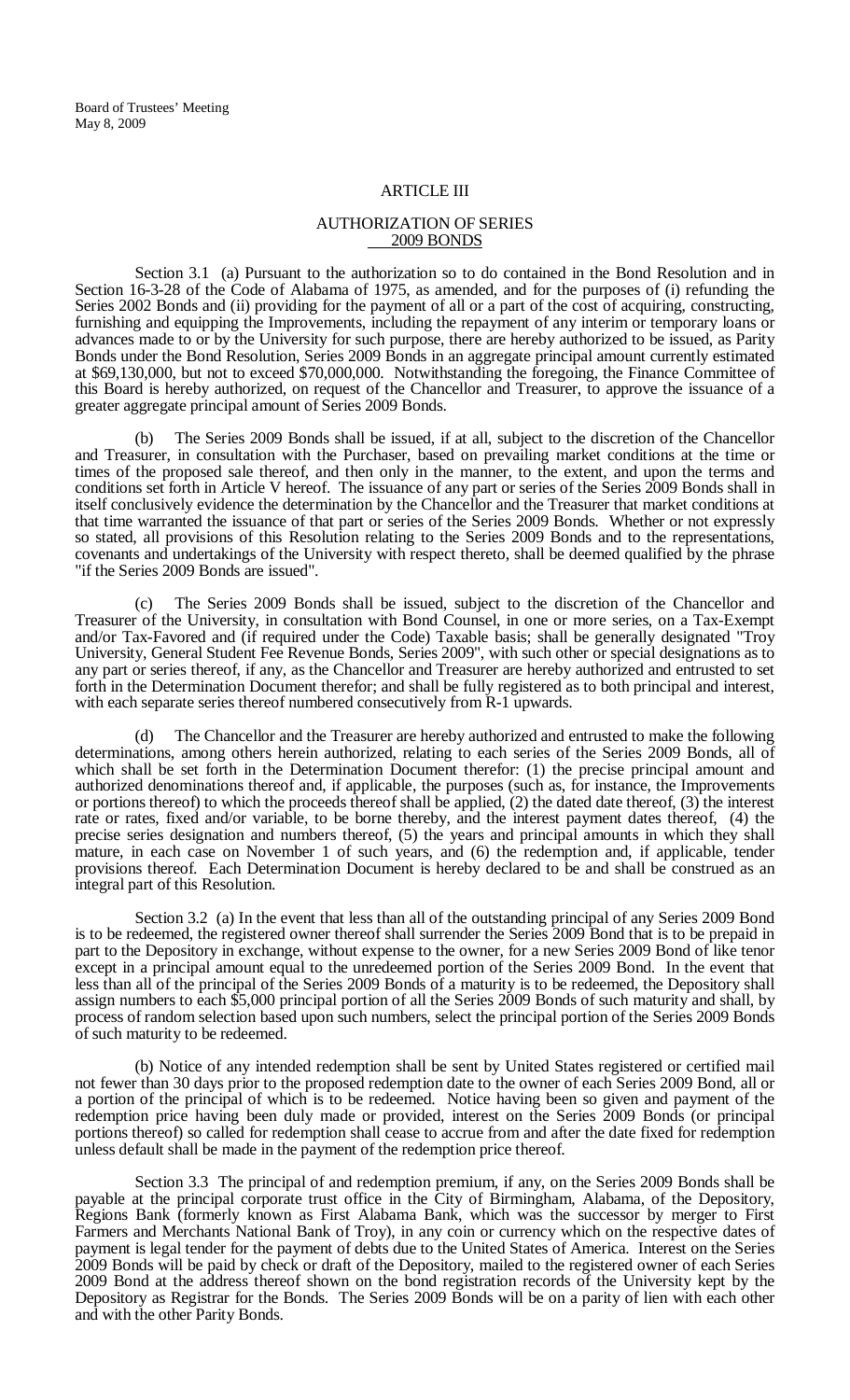Section 3.4 The Series 2009 Bonds shall be executed for and on behalf of the University with the manual or facsimile signature of the Chancellor and attested by the manual or facsimile signature of the Treasurer, and the corporate seal of the University shall be affixed to each Series 2009 Bond by imprinting thereon said seal or a facsimile thereof. In the event that any officer whose manual or facsimile signature appears on any of the Series 2009 Bonds shall cease to be such officer before the authentication, registration, and delivery of such Series 2009 Bonds, or in the event that the seal imprinted manually or in facsimile on any of the Series 2009 Bonds shall cease to be an accurate representation of the seal of the University, such Bonds may, upon the request of the University, be authenticated, registered, and delivered, as herein provided, as though the person who signed such Bonds had not ceased to be such officer of the University or as though the University had not altered its corporate seal prior to the delivery of such Bonds.

None of the Series 2009 Bonds shall be valid or obligatory for any purpose or shall be entitled to any right or benefit hereunder and under the Bond Resolution unless there shall have been endorsed thereon a certificate of authentication and registration in substantially the form set forth as part of the form of the Series 2009 Bonds attached as Exhibit A hereto, duly executed by the Depository, and such certificate of the Depository upon any Series 2009 Bond executed on behalf of the University shall be conclusive evidence and the only evidence that the Series 2009 Bond so authenticated has been duly issued, registered in the name of the owner thereof, and that said owner is entitled to the benefit hereof and of the Bond Resolution. The Depository's certificate of authentication and registration on any Series 2009 Bond shall be deemed to have been executed by it if manually signed by an authorized officer of the Depository, but it shall not be necessary that the same officer sign the certificate of authentication and registration on all of the Series 2009 Bonds.

Section 3.5 In case any of the Series 2009 Bonds shall be or become mutilated, destroyed, stolen or lost, then upon the surrender of such mutilated Bonds to the Depository, or the presentation to the University and to the Depository of evidence satisfactory to them, respectively, of the destruction, theft or loss of such Bond and that the claimant was the owner thereof at the time of such event and, in any event, upon being furnished with indemnity satisfactory to them, respectively, and upon the payment of all necessary expenses incurred by the University and the Depository in investigating said claim and in issuing a new Bond, the University shall issue and the Depository shall thereafter authenticate, register and deliver to or upon the order of such claimant a Series 2009 Bond of like tenor, date, principal amount and maturity as the Series 2009 Bond so mutilated, destroyed, stolen or lost, with such notations thereon as the University and the Depository shall determine.

Section 3.6 Each of the Series 2009 Bonds shall be fully registered as to both principal and interest in the name of the owner on registration books to be maintained for the purpose by the University at the principal corporate trust office of the Depository, which is designated as Registrar. The person in whose name each Series 2009 Bond shall be registered shall be deemed and regarded as the absolute owner thereof for all purposes and payment of or on account of the principal of, premium, if any, and interest on any such Bond shall be made only to or upon the order of the owner thereof, or his legal representative, and neither the University, the Depository nor any agent of the University shall be affected by any notice to the contrary, but such registration may be changed as herein provided. All such payments shall be valid and effectual to satisfy and discharge the liability of the University upon such Bond to the extent of the sum or sums so paid and each transferee of any of the Series 2009 Bonds takes it subject to all principal and interest payments in fact made.

The Series 2009 Bonds are issuable only in fully registered form. Each of the Series 2009 Bonds may be transferred by the owner in person or by authorized attorney, only on the books of the Depository and only upon presentation and surrender of the Bond to the Depository for cancellation with a written instrument of transfer acceptable to the Depository executed by the owner or his duly authorized attorney, and upon any such transfer, one or more new Series 2009 Bonds of authorized denominations and of like tenor shall be issued to the transferee in exchange therefor.

The owner of any Series 2009 Bond in a face amount greater than the smallest authorized denomination thereof may surrender the same in exchange for multiple Series 2009 Bonds of authorized denominations aggregating the same principal amount as the Bond so surrendered, with each such Bond having the same year of maturity and bearing interest at the same rate (which may be a variable rate) as the Bond so surrendered. The owner of two or more Series 2009 Bonds having the same maturity date and interest rate may surrender the same in exchange for a single Series 2009 Bond in the aggregate principal amount of the Bonds so surrendered and having the same year of maturity and bearing interest at the same rate as the Bonds so surrendered.

The Depository shall not be required to transfer or exchange any Series 2009 Bond during the period of 15 days next preceding any date on which either principal or interest or both is to be paid with respect to such Bond; and in the event that any Series 2009 Bond (or any part thereof) is duly called for redemption, the Depository shall not be required to exchange or transfer any such Bond during the period of 45 days next preceding the date fixed for such redemption. No charge shall be made for the privilege of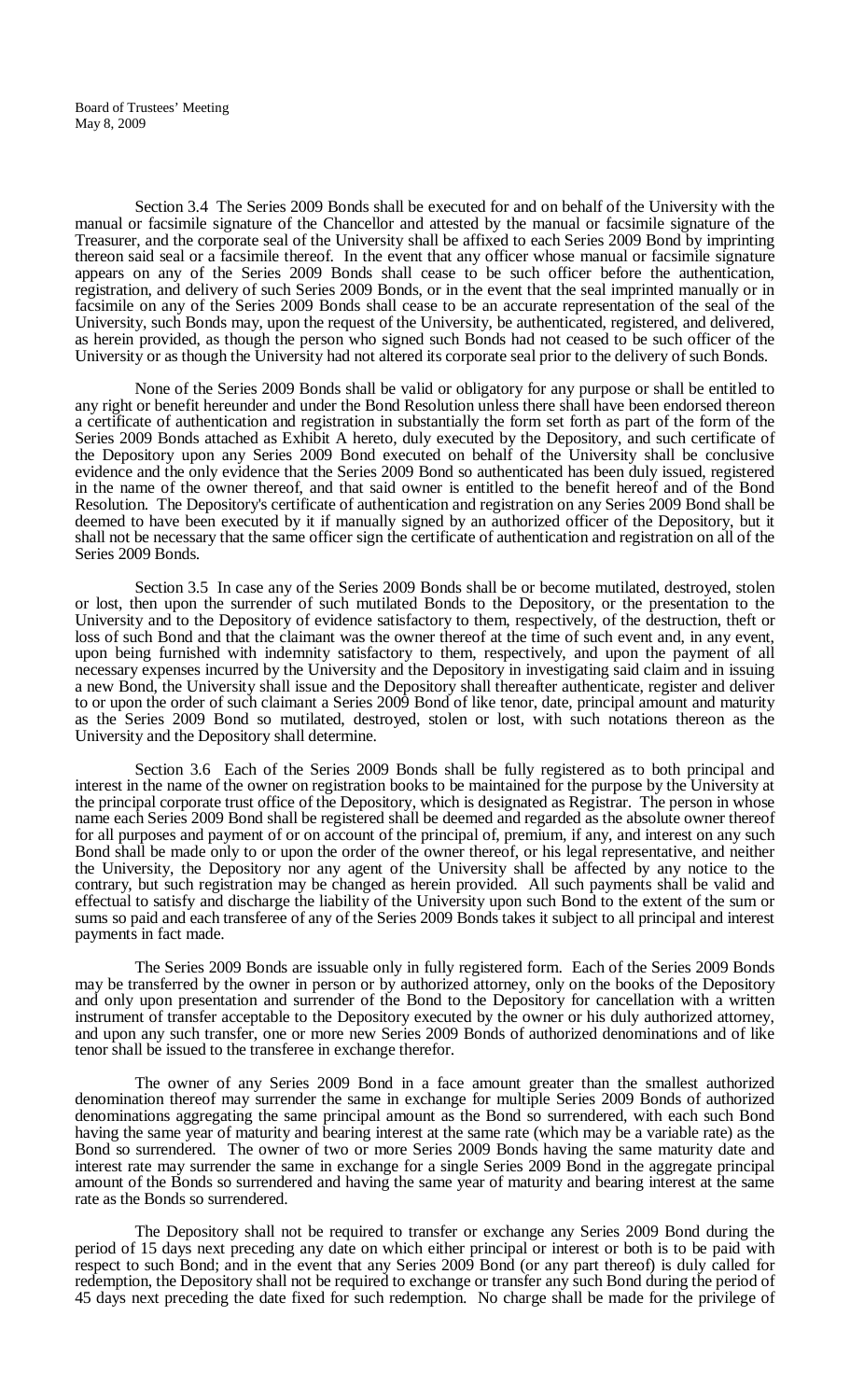transfer or exchange, but the owner of any Series 2009 Bond requesting any such transfer or exchange shall pay any tax or other governmental charge required to be paid with respect thereto.

Section 3.7 The Chancellor and Treasurer are authorized, in the Determination Document, to determine, in consultation with the Purchaser, that the Series 2009 Bonds or any part or series thereof be initially issued in book-entry only form, if circumstances and other considerations at the time of issuance so warrant. In such event, the foregoing provisions of this Article III shall be deemed modified to the extent necessary to comport with any applicable requirements of The Depository Trust Company ("DTC") or other book-entry depository, as generally described in that certain Blanket Issuer Letter of Representations dated August 12, 2002 between the University and DTC.

Section 3.8 Any or all of the Series 2009 Bonds shall, for all purposes of this Resolution, be deemed fully paid and defeased if the Depository or other paying agent therefor shall be provided with the following:

(a) a trust agreement between the University and the Depository or such other paying agent providing for the retirement of such Series 2009 Bonds by creating for that purpose an irrevocable trust fund sufficient to provide for payment in full of such Series 2009 Bonds (including payment of interest thereon on and until maturity or redemption), either at maturity or upon redemption or a combination of the two, which trust fund shall consist of (1) cash sufficient for such purpose, or (2) noncallable direct obligations of the United States of America which are certified by an independent public accounting firm of national reputation to be of such maturities or redemption dates and interest payment dates, and to bear such interest, as will be sufficient for such purpose, alone or together with any moneys to which reference is made in clause (1) above, without further investment or reinvestment of either the principal amount thereof or the interest earnings therefrom (which earnings are to be held likewise in trust and so committed);

(b) a certified copy of a resolution of this Board calling for redemption those of the Series 2009 Bonds, if any, that are, according to said trust agreement, to be redeemed prior to their respective maturities;

(c) with respect to any Series 2009 Bonds issued on a Tax-Exempt or Tax-Favored basis, an opinion of Bond Counsel to the effect that the execution and carrying out of said trust agreement will not cause interest on those Series 2009 Bonds to cease to be Tax-Exempt or Tax-Favored, as the case may be; and

(d) evidence that any applicable requirements of the 1997 Supplemental Resolution have been satisfied.

#### ARTICLE IV

#### FORM OF SERIES 2009 BONDS

Section 4.1 The Series 2009 Bonds shall be in substantially the form of Exhibit A attached hereto and made a part hereof, containing the appropriate insertions and variations therein to conform to the provisions hereof and of the applicable Determination Document.

Section 4.2 The officers of the University are hereby authorized and directed to execute and register the Series 2009 Bonds in the manner and with the effect provided herein, and the Depository shall authenticate and deliver them as provided herein.

#### ARTICLE V

# SALE AND DELIVERY OF SERIES 2009 BONDS;<br>DISPOSITION OF PROCEEDS OF SALE

Section 5.1 (a) This Board hereby authorizes and approves the preparation by appropriate officials of the University, in consultation with Bond Counsel, the Purchaser and other professional advisers to the University, of a Preliminary Official Statement of the University (the "POS"), and the conversion by said officials and advisers of the POS into a final Official Statement of the University (the "Official Statement"), relative to the issuance and sale of the Series 2009 Bonds. This Board hereby further authorizes the distribution and use of the POS and the Official Statement by the Purchaser in the offering and sale of the Series 2009 Bonds. This Board further authorizes the Chancellor, in the Determination Document, to "deem final", for purposes and within the meaning of Rule 15c2-12(b)(1) of the SEC, the POS as of its date and to make such other and further representations with respect to the POS and Official Statement as may be customary and desirable.

In the event the Series 2009 Bonds are issued in more than one series and at different times, this Board hereby reaffirms and restates all of the foregoing authorizations for preparation, dissemination and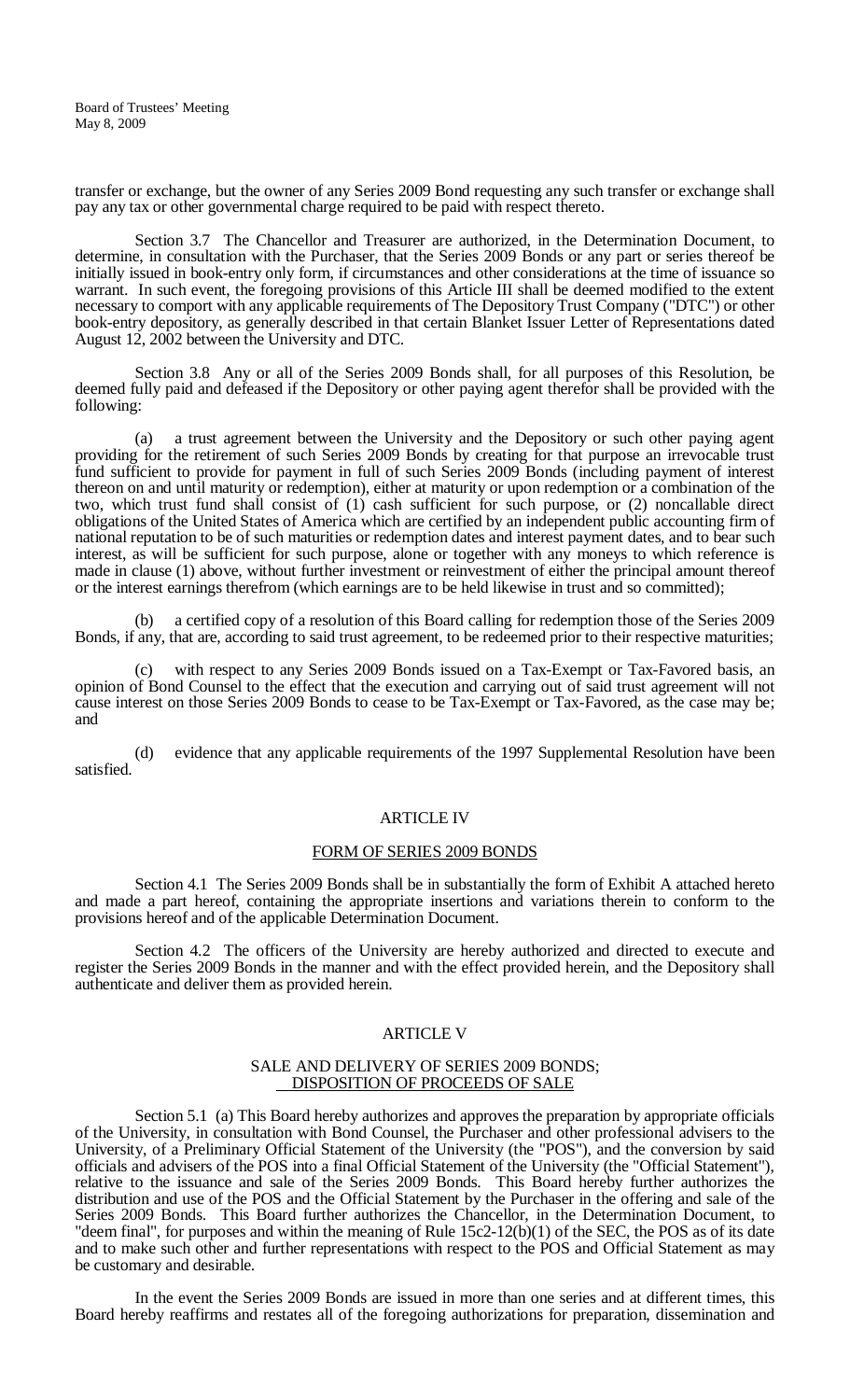approval of a separate POS and Official Statement for each later-issued series; and all subsequent references herein to "the" POS or Official Statement shall mean and include the POS and Official Statement for each such series.

(b) The execution and delivery by the Chancellor of select copies of the POS and of the Official Statement, if so requested by the Purchaser, are hereby authorized.

(c) The University will, by the date on which the Purchaser shall have advised the University in writing that it intends to mail confirmations to prospective purchasers of Series 2009 Bonds, furnish to the Purchaser copies of the Official Statement in sufficient quantity to enable the Purchaser to comply with SEC Rule 15c2-12(b)(4) and the rules of the MSRB.

(d) If at any time prior to the Issue Date or within 90 days thereafter any event occurs which is within the Sphere of Knowledge of the University or the Purchaser and which causes the Official Statement as then in effect to contain any untrue statement of a material fact or omit to state any fact necessary to make the statements therein not misleading in any material respect, the University or the Purchaser, as the case may be, shall promptly notify each other and cooperate with each other in the preparation of an amendment of or supplement to the Official Statement which will correct such statement or omission. The University will advise the Purchaser promptly of any proposal to amend or supplement the Official Statement and will not effect any such amendment or supplement without the consent of the Purchaser. The University will advise the Purchaser promptly of the institution of any action, suit, proceeding, inquiry or investigation of which it has any knowledge seeking to prohibit, restrain or otherwise affect the use of the Official Statement in connection with the offering, sale or distribution of the Series 2009 Bonds.

(e) From the date of the Official Statement until 90 days after the Issue Date, if any event relating to or affecting the University shall occur which is known or becomes known to the Purchaser or Bond Counsel and as a result of which it is necessary, in the opinion of the Purchaser or Bond Counsel, to amend or supplement the Official Statement in order to make the Official Statement not misleading in the light of the circumstances existing at the time such event shall occur, the University will cause to be forthwith prepared and furnished to the Purchaser (at the expense of the University for 90 days after the Issue Date, thereafter at the expense of the Purchaser) a reasonable number of copies of an amendment of or supplement to the Official Statement (in form and substance satisfactory to the Purchaser and Bond Counsel) which will amend or supplement the Official Statement so that it will not contain an untrue statement of a material fact or omit to state a material fact necessary in order to make the statements therein, in the light of the circumstances existing at that time, not misleading.

(f) The University shall cooperate with the Purchaser in taking all actions necessary for the qualification of the Series 2009 Bonds for offer and sale (and the continuation of the effectiveness of such qualification so long as required for the distribution of the Series 2009 Bonds) and the determination of eligibility for investment in the Series 2009 Bonds under the laws of such jurisdictions as the Purchaser may reasonably request; provided, however, that the University will not be required to qualify as a foreign corporation or to do business or to file a general consent to service of process in connection with any such qualification in any jurisdiction other than the State of Alabama.

Section 5.2 The Chancellor and Treasurer are hereby entrusted to select and approve the Purchaser of the Series 2009 Bonds or any part or series thereof, and to confirm such selection in the Determination Document therefor. The Series 2009 Bonds are hereby awarded and sold to the Purchaser at a purchase price equal to (a) such percentage of the aggregate principal amount of each series thereof as is herein entrusted to be determined and approved by the Chancellor and Treasurer and confirmed in the applicable Determination Document, plus (b) wherever applicable, interest accrued on said aggregate principal amount of each such series from its dated date to but not including the Issue Date, (c) less such amount of original issue discount, if any, plus such amount of premium, if any, as are herein entrusted to be determined and approved by the Chancellor and Treasurer and confirmed in the applicable Determination Document. The Board authorizes the preparation or review by Bond Counsel, and the execution and delivery on behalf of the University by the Chancellor or the Treasurer, of a Purchase Agreement for the Series 2009 Bonds (including, if the Series 2009 Bonds are issued in more than one series and at different times, a separate Purchase Agreement for each later-issued series).

The Treasurer of the University is authorized and directed to make the necessary arrangements with the Purchaser to establish the date, location, procedure and conditions for the delivery of all or any series of the Series 2009 Bonds to the Purchaser or its order, and to take all steps necessary to effect due execution and delivery of those Series 2009 Bonds under the terms of this Resolution.

Section 5.3 The University may at any time or from time to time execute the Series 2009 Bonds, but before such Bonds shall be delivered to the Purchaser, there shall be filed, with the Secretary of the Board and the Depository, the instruments required by Article VII of the Bond Resolution.

The receipt of the Treasurer of the University shall be full acquittal to the Purchaser for the purchase price of the Series 2009 Bonds, and the Purchaser shall be under no obligation to see to the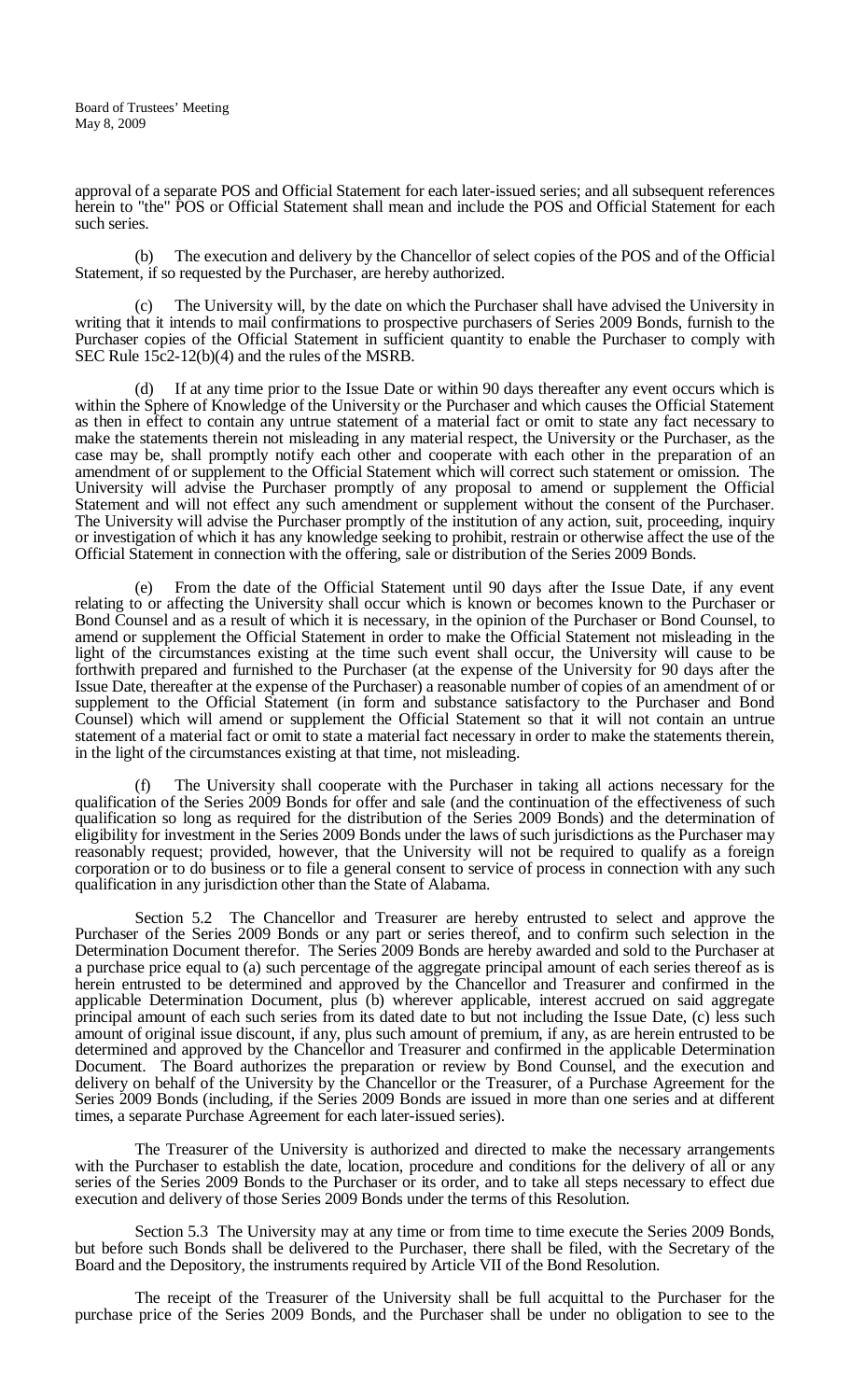application thereof. The University, however, shall hold the proceeds from the sale of such Bonds in trust, and shall dispose of the same only as provided in this Resolution. When received: (a) the part (if any) of the purchase price of the Series 2009 Bonds representing accrued interest thereon to the date of payment of such purchase price shall be transferred by the University to the Depository for deposit in the Bond Fund; (b) if the Series 2002 Bonds are being refunded, such sum as shall be specified in the Determination Document shall be deposited with the Depository for application to the payment on the applicable redemption date of the principal of and accrued interest on the Series 2002 Bonds; and (c) the balance of said purchase price shall be deposited by the University in the Series 2009 Construction Account.

If necessary, the Chancellor of the University is hereby authorized and empowered, on behalf of the Board, to determine and direct alternative allocations of the proceeds of all or any part or series of the Series 2009 Bonds and of amounts on deposit in the Bond Fund and Reserve Fund, such determination and direction to be made, if necessary, in the applicable Determination Document.

#### ARTICLE VI

#### SERIES 2009 CONSTRUCTION ACCOUNT

Section 6.1 (a) The University shall open and maintain one or more separate accounts to be known collectively as the "Series 2009 Construction Account" (with such additional designation as may be appropriate to distinguish the accounts, if more than one, from one another), in each case in a bank which is a member of the Federal Deposit Insurance Corporation or any agency which shall hereafter succeed to its functions and duties.

(b) The moneys in the Series 2009 Construction Account shall be applied only to pay or reimburse (i) costs of acquiring, constructing, furnishing and equipping those of the Improvements to which the Chancellor and Treasurer shall have determined the proceeds of that series of Series 2003 Bonds should be applied, including the repayment of any interim or temporary loans or advances made to or by the University for such purpose, and (b) expenses incurred in connection with the issuance of the Series 2009 Bonds. Withdrawals may be made by the University from the Series 2009 Construction Account by check or order accompanied by a certificate or certificates signed by an authorized officer of the University, stating the name of the payee and the amount and purpose of the payment. The bank serving as depository of any Series 2009 Construction Account (which may also be the Depository) shall not be responsible for the application of any moneys so withdrawn from said Account by the University.

(c) Any moneys on deposit in a Series 2009 Construction Account not required for current disbursements shall be invested in Permitted Investments, as hereinafter defined. Any such investments shall be payable in such amounts and at such times as may be necessary to meet required payments from that Series 2009 Construction Account. The earnings from any such investments shall be deposited in that Series 2009 Construction Account. No investment shall be made which would cause any Tax-Exempt or Tax-Favored series of the Series 2009 Bonds to be "arbitrage bonds" or "hedge bonds" as those terms are used in Section 148 and Section 149(g), respectively, of the Code. The depository for any Series 2009 Construction Account in which shall be held the proceeds of any Tax-Exempt or Tax-Favored series of the Series 2009 Bonds, by acceptance of its duties hereunder, agrees to keep such records and supply such information to the University as will enable the University to make any necessary rebate payments in full and timely manner, in accordance with Section 9.1(h) hereof.

(d) As used herein, "Permitted Investments" shall mean and include any of the following (unless proscribed by the issuer of any Policy, Alternate Credit Enhancement or Reserve Credit Facility securing all or any part or series of the Series 2009 Bonds):

(1) Cash (insured at all times by the Federal Deposit Insurance Corporation);

(2) Obligations of, or obligations guaranteed as to principal and interest by, the United States of America ("U.S.A.") or any agency or instrumentality thereof, when such obligations are backed by the full faith and credit of the U.S.A., including (i) U.S.A. treasury obligations, (ii) all direct or fully guaranteed obligations, (iii) Farmers Home Administration, (iv) General Services Administration, (v) Guaranteed Title XI financing, (vi) Government National Mortgage Association (GNMA), and (vii) State and Local Government Series;

(3) Obligations of any of the following federal agencies which obligations represent the full faith and credit of the U.S.A., including: (i) Export-Import Bank, (ii) Rural Economic Community Development Administration, (iii) U.S.A. Maritime Administration, (iv) Small Business Administration, (v) U.S.A. Department of Housing & Urban Development (PHAs), (vi) Federal Housing Administration, and (vii) Federal Financing Bank;

(4) Direct obligations of any of the following federal agencies which obligations are not fully guaranteed by the full faith and credit of the U.S.A.: (i) senior debt obligations issued by the Federal National Mortgage Association (FNMA) or Federal Home Loan Mortgage Corporation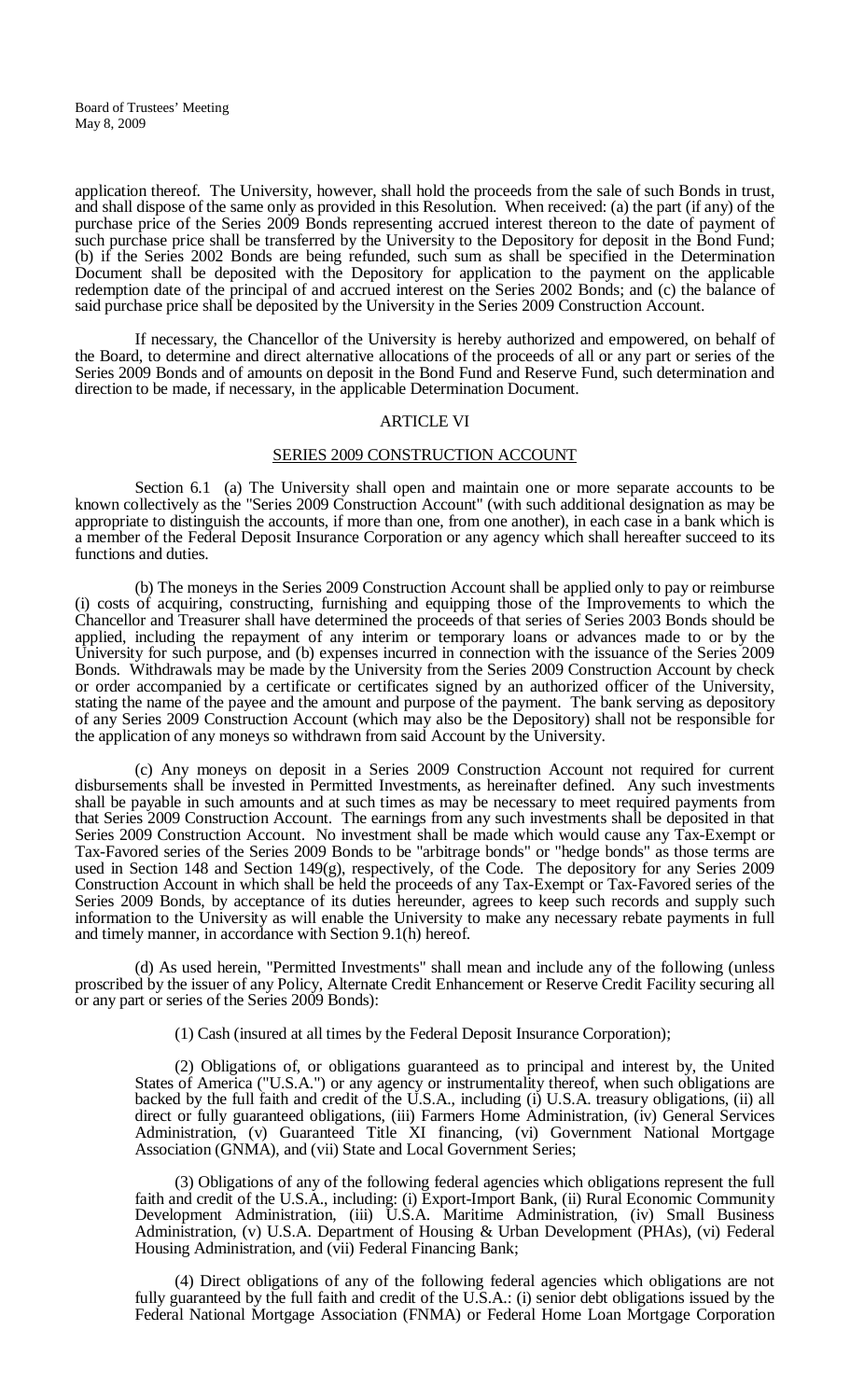(FHLMC), (ii) obligations of the Resolution Funding Corporation (REFCORP), (iii) senior debt obligations of the Federal Home Loan Bank System, and (iv) senior debt obligations of other Government Sponsored Agencies approved by Ambac;

(5) U.S.A. dollar denominated deposit accounts, federal funds and bankers' acceptances with domestic commercial banks which have a rating on their short-term certificates of deposit on the date of purchase of "P-1" by Moody's Investors Service, Inc. ("Moody's") and "A-1" or "A-1+" by Standard & Poor's Ratings Services ("S&P") and maturing not more than 360 calendar days after the date of purchase (note that ratings on holding companies are not considered as the rating of the bank in question);

(6) Commercial paper which is rated at the time of purchase in the single highest classification, "P-1" by Moody's and "A-1+" by S&P and which matures not more than 270 calendar days after the date of purchase;

(7) Investments in a money market fund rated "AAAm" or "AAAm-G" or better by S&P;

(8) Pre-refunded "Municipal Obligations" (herein defined as any bonds or other obligations of any state of the U.S.A. or of any agency, instrumentality or local government unit of any such state) which are not callable at the option of the obligor prior to maturity or as to which irrevocable instructions have been given by the obligor to call on the date specified in the notice; and (i) which are rated, based on an irrevocable escrow account or fund (the "escrow"), in the highest rating category of Moody's or S&P or any successor thereto;  $or$  (ii) (A) which are fully secured as to</u> principal and interest and redemption premium, if any, by an escrow consisting only of cash or obligations described in clause (2) above, which escrow may be applied only to the payment of such principal of and interest and redemption premium, if any, on such Municipal Obligations on the maturity date or dates thereof or the specified redemption date or dates pursuant to such irrevocable instructions, as appropriate, and (B) which escrow is sufficient, as verified by a nationally recognized independent certified public accountant, to pay principal of and interest and redemption premium, if any, on such Municipal Obligations on the maturity date or dates thereof or the specified redemption date or dates pursuant to such irrevocable instructions, as appropriate;

(9) Municipal Obligations rated "Aaa/AAA" by both Moody's and S&P or general obligations of states of the U.S.A. rated "A2/A" or higher by both Moody's and S&P; and

(10) other forms of investments (including investment agreements and repurchase agreements) which may be approved in writing by the issuer of any Policy, Alternate Credit Enhancement or Reserve Credit Facility securing all or any part or series of the Series 2009 Bonds.

#### ARTICLE VII

#### CONTINUING DISCLOSURE AGREEMENT

Section 7.1 The University makes the covenants set forth in this Article VII as an agreement (this "Continuing Disclosure Agreement") for the benefit of the holders and beneficial owners from time to time of the Series 2009 Bonds, in accordance with the requirements of SEC Rule 15c2-12 (the "Rule"), with terms used in this Article having the meanings given to them or incorporated by reference in the Rule. This Continuing Disclosure Agreement constitutes a part of the contract between the University and such holders and beneficial owners, pursuant to Section 13.2 of the Bond Resolution; provided, however, that as to matters of default, remedy and amendment with respect to this Continuing Disclosure Agreement, the provisions of this Article VII shall govern.

Section 7.2 The University undertakes to provide, either directly or indirectly through such agent as the University may designate from time to time:

(a) To each "nationally recognized municipal securities information repository" ("NRMSIR") and to the information depository (if any) from time to time designated by the State ("SID"), within 180 days following the end of each Fiscal Year, unaudited annual financial information concerning the University, which shall be internally prepared by appropriate officials of the University in conformity with accounting principles generally accepted in the United States of America;

(b) To each NRMSIR and to the SID, when and if available, audited financial statements of the University;

(c) To each NRMSIR or to MSRB, at 1900 Duke Street, Suite 600, Alexandria, VA 22314- 3412 (or at such different address as MSRB may have from time to time), and to the SID, notice in a timely manner of any of the following events, within the meaning of Rule 15c2-12, with respect to the Series 2009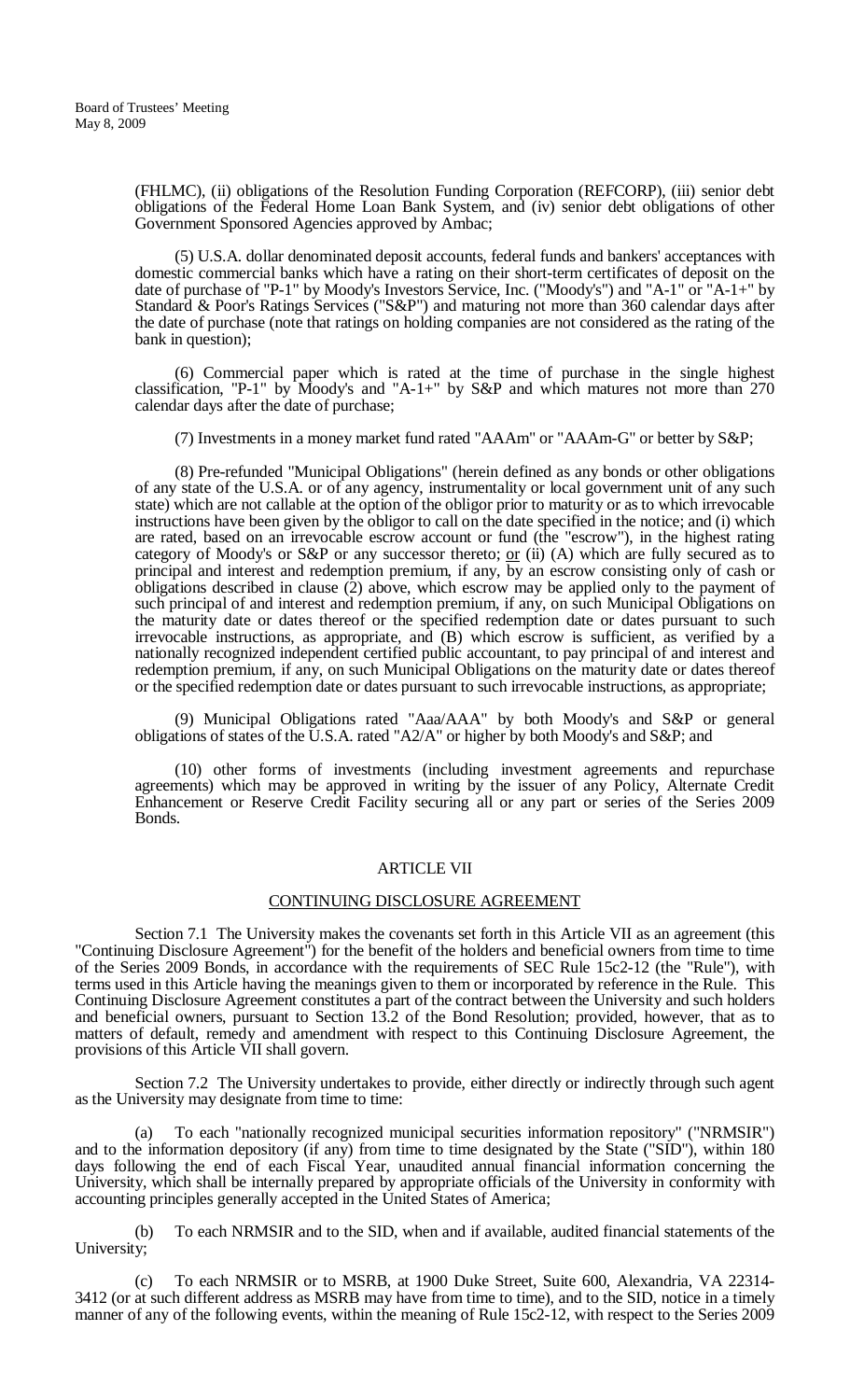Bonds, if material: (1) principal and interest payment delinquencies; (2) non-payment related defaults; (3) unscheduled draws on debt service reserves reflecting financial difficulties; (4) unscheduled draws on credit enhancements reflecting financial difficulties; (5) substitution of credit or liquidity providers, or their failure to perform; (6) adverse tax opinions or events affecting the Tax-Exempt or Tax-Favored status of any Series 2009 Bonds issued on a Tax-Exempt or Tax-Favored basis; (7) modifications to rights of holders of Series 2009 Bonds; (8) bond calls; (9) defeasances; (10) release, substitution or sale of property securing repayment of the Series 2009 Bonds; and (11) rating changes; and

(d) To each NRMSIR and to the SID, notice in a timely manner of a failure of the University to provide the annual financial information referenced in subsection (a) above within the period of time therein specified.

Section 7.3 The exclusive remedy for any breach of this Continuing Disclosure Agreement by the University shall be limited, to the extent permitted by law and as hereinafter provided, to a right of holders and beneficial owners, or the Depository, to cause proceedings in equity to be instituted and maintained to obtain the specific performance by the University of its obligations hereunder. Any individual holder or beneficial owner may institute and maintain, or cause to be instituted and maintained, such proceedings to require the University to provide or cause to be provided a pertinent filing if such filing is due and has not been made. Any such proceedings to require the University to perform any other obligation under this Continuing Disclosure Agreement (including any proceedings that contest the sufficiency of any pertinent filing) shall be instituted and maintained only by the Depository, which may institute and maintain any such proceedings in its discretion and shall do so, subject to the same conditions, limitations and procedures that would apply under the Bond Resolution if the breach were a default under the Bond Resolution, at the direction of the holders of at least 60% in aggregate principal amount of the Series 2009 Bonds then outstanding, excluding any Series 2009 Bonds held by or for the account of the University. Any failure of the University to comply with the provisions of this Continuing Disclosure Agreement shall not be a default under the Bond Resolution.

Section 7.4 This Continuing Disclosure Agreement may be amended, and noncompliance by the University with any provision of it may be waived, as may be necessary or appropriate to achieve its compliance with any applicable federal securities law or rule, to cure any ambiguity, inconsistency or formal defect or omission, and to address any change in circumstances arising from a change in legal requirements, change in law or change in the identity, nature or status of the University or the type of business conducted by the University. Any such amendment or waiver shall not be effective unless this Continuing Disclosure Agreement (as amended or taking into account such waiver) would have complied with the requirements of the Rule at the time of the primary offering of the Series 2009 Bonds, after taking into account any applicable amendments to or official interpretations of the Rule, as well as any change in circumstances, and until either (a) the University and the Depository shall have received a written opinion of Bond Counsel or other qualified independent special counsel selected by the Depository, or the Depository shall have determined, that the amendment would not materially impair the interests of holders or beneficial owners of the Series 2009 Bonds, or (b) the Depository shall have received the written consent to the amendment or waiver of the holders of at least a majority in aggregate principal amount of the Series 2009 Bonds then outstanding, excluding any Series 2009 Bonds held by or for the account of the University.

Section 7.5 The obligations of the University under this Continuing Disclosure Agreement shall remain in effect only for such period that (a) the Series 2009 Bonds are outstanding in accordance with their terms and (b) the University remains an obligated person with respect to the Series 2009 Bonds within the meaning of the Rule. The obligation of the University to provide notices of material events shall terminate, if and when the University no longer remains an obligated person with respect to the Series 2009 Bonds, provided that the University shall provide notice of such termination to MSRB and the SID.

#### ARTICLE VIII

#### SOURCES OF PAYMENT OF BONDS: PLEDGES, FUNDS AND THE APPLICATION THEREOF

Section 8.1 The Series 2009 Bonds are issued as Parity Bonds under the Bond Resolution and all applicable provisions of the Bond Resolution referring to the Bonds shall be construed to refer to the Series 2009 Bonds as well as all other Bonds issued thereunder, and the moneys in the Bond Fund and the moneys in or other securities held to the credit of the Reserve Fund shall be applied for the payment and benefit of all such Bonds to the extent and in the manner therein provided, even though all or a portion of such moneys may have been paid into the Funds prior to the issuance of the Series 2009 Bonds -- all to the end that the Series 2009 Bonds shall be secured in all respects on a parity with all other Parity Bonds. Neither the principal of nor the interest on any of the Bonds, including the Series 2009 Bonds, shall constitute an obligation or debt of the State within the meaning of any constitutional or statutory provision whatsoever. The Bonds shall not be a charge on the general credit or the tax revenues of the State, and shall not in any event be payable out of any moneys at any time provided for or appropriated by the State. Neither the State nor the University shall be obligated, directly or indirectly, to contribute any funds, property or resources to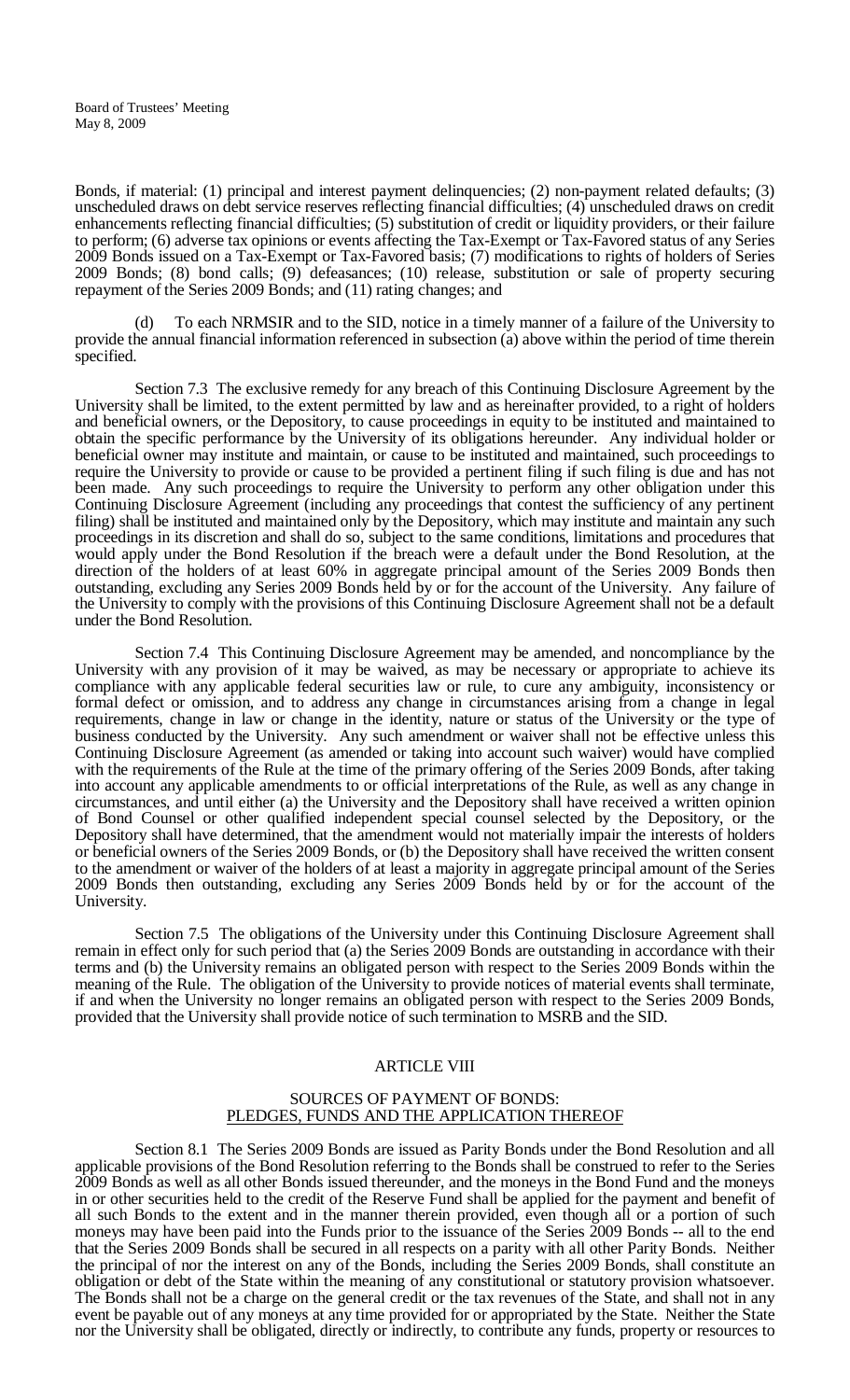the payment of the Bonds, except the fees and moneys pledged and the moneys in the Bond Fund and the moneys in or other securities held to the credit of the Reserve Fund, as provided in the Bond Resolution and this Resolution. Reference is made to Article XI of this Resolution regarding the authorization to commence negotiations for the issuance and delivery of a Policy or Alternate Credit Enhancement, as additional security for the Series 2009 Bonds.

Section 8.2 The semiannual payments into the Bond Fund as provided for in Section 8.4 of the Bond Resolution shall be adjusted to provide for such additional amounts as may be necessary to pay the principal of and interest on the Series 2009 Bonds, as well as all other outstanding Bonds. In determining the amounts to be transferred by the Depository to the Bond Fund on or before April 25 and October 25 in each year as provided in Section 8.4 of the Bond Resolution, the Bonds shall be deemed to include the Series 2009 Bonds as well as all other outstanding Bonds. In the event any series of Series 2009 Bonds may require deposits to the Bond Fund to pay interest on that series of the Series 2009 Bonds more frequently than semi-annually, the Chancellor and Treasurer are hereby authorized and empowered to set forth such deposit dates in the applicable Determination Document. In making any such transfers to the Bond Fund, the Depository shall take account of and give credit for any moneys paid therein from the proceeds of the Series 2009 Bonds, and any amounts paid therein pursuant to the covenant contained in Section 8.1 of this Resolution.

Section 8.3 In accordance with Section 7.4 of the Bond Resolution, as amended by the 1997 Supplemental Resolution, on or before the Issue Date, and as a further condition precedent to the issuance of any series of the Series 2009 Bonds, the University shall deposit or cause to be deposited with the Depository an amount equal to the Maximum Annual Debt Service Requirement in respect of those Series 2009 Bonds, provided that such condition may be satisfied by delivery to the Depository of a Reserve Credit Facility (such as the 2001 Surety Bond, the 2003 Surety Bond or the 2007 Surety Bond) in face amount equal to such Maximum Annual Debt Service Requirement. Reference is made to Article XI of this Resolution regarding the authorization to commence negotiations for the issuance and delivery of a Reserve Credit Facility satisfying such Maximum Annual Debt Service Requirement.

Section 8.4 All additional payments into the Bond Fund and any payments into or securities added to the credit of the Reserve Fund as hereinabove provided shall be made in the same order, with the same priority and from the same sources as the payments provided to be made into the Funds by the Bond Resolution.

#### ARTICLE IX

#### TAX-RELATED REPRESENTATIONS AND COVENANTS

Section 9.1 Any reference in this Article IX to the "Series 2009 Bonds" shall be deemed to refer, on a series by series basis, only to that series or those series of Series 2009 Bonds issued on a Tax-Exempt or Tax-Favored basis. The University makes the following representations, warranties and covenants as the basis for its issuance of the Series 2009 Bonds, which representations, warranties and covenants are intended to be relied upon:

(a) The University warrants that the interest on any Tax-Exempt Series 2009 Bonds is and will continue to be excludable from the gross income of the owners thereof for federal income tax purposes. The University will continually comply with all requirements imposed by the Code as conditions to the exclusion from gross income for federal income tax purposes of the interest on any Tax-Exempt Series 2009 Bonds. The University warrants that any Tax-Favored Series 2009 Bonds do and will throughout the life of the issue continue to meet all requirements imposed by the Code to be and remain Tax-Favored.

The University will not apply or permit the proceeds of the Series 2009 Bonds to be applied in a manner that would cause any of them to be deemed "private activity bonds" within the meaning of Section 141 of the Code. There are and will be no leases from the University to any person or any other arrangement, express or implied, that would result, in the aggregate, in (i) the use, directly or indirectly, for any "private business use", within the meaning of Section 141(b) of the Code, of more than five percent (5%) of (A) those Improvements financed with the proceeds of the Series 2009 Bonds, (B) the improvements financed with the proceeds of the Series 2002 Bonds, or (C) the proceeds of the Series 2009 Bonds; or (ii) the payment of debt service on more than 5% of the proceeds of the Series 2009 Bonds being directly or indirectly (A) secured by any interest in property used or to be used for any such "private" business use" or in payments in respect of such property or (B) derived, directly or indirectly, from payments (whether or not to the University) in respect of property or borrowed money used or to be used for any such "private business use"; provided, however, that the 5% limit set forth in clause (i) and/or (ii) may be exceeded if Bond Counsel opines that that will not cause interest on the Series 2009 Bonds to cease to be Tax-Exempt or (if applicable) that that will not cause the Series 2009 Bonds to cease to be Tax- Favored.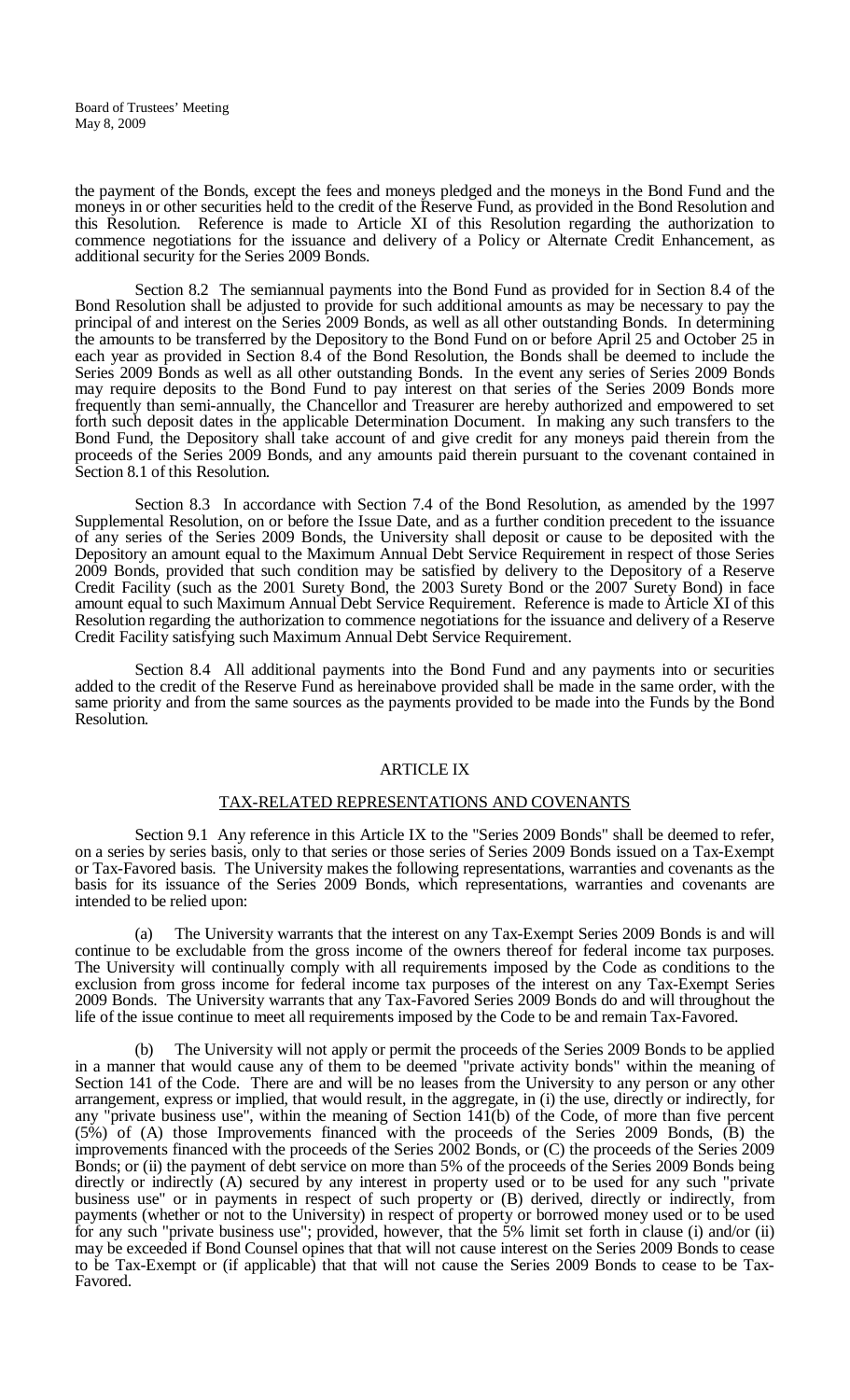(c) The University will not use (directly or indirectly) any of the proceeds of the Series 2009 Bonds to make or finance loans to any persons.

(d) Except to the extent permitted under Section 149(b)(3) of the Code, (i) payment of principal of or interest on the Series 2009 Bonds is not directly, indirectly or otherwise guaranteed (in whole or in part) by the United States (or any agency or instrumentality thereof), and (ii) none of the proceeds of the Series 2009 Bonds will be used to make loans the payment of principal or interest with respect to which is to be guaranteed (in whole or in part) by the United States (or any agency or instrumentality thereof).

(e) The University covenants that it will restrict the use and investment of the proceeds of the Series 2009 Bonds in such manner and to such extent, if any, and take or refrain from taking such other actions, all as may be necessary, after taking into account reasonable expectations at the time of the delivery of and payment for the Series 2009 Bonds, so that the Series 2009 Bonds will not constitute "arbitrage bonds" within the meaning of Section 148 of the Code or "hedge bonds" within the meaning of Section 149(g) of the Code.

(f) The Chancellor and the Treasurer of the University are hereby authorized to execute and deliver an appropriate certificate of the University (the "Tax Compliance Certificate") for inclusion in the transcript of proceedings for the Series 2009 Bonds, to be made as of the Issue Date. The Tax Compliance Certificate shall, among other things, reaffirm as of its date the continuing accuracy, completeness and correctness of the tax-related representations herein contained, set forth the reasonable expectations of the University regarding the amount and use of all the proceeds of the Series 2009 Bonds and the facts and estimates on which those expectations are based, and contain such other and further representations and covenants on the part of the University as Bond Counsel or the Purchaser shall request to evidence the Tax-Exempt or Tax- Favored status, as the case may be, of the Series 2009 Bonds and the commitment of the University to maintain the same. The University hereby agrees to perform any such covenants contained in the Tax Compliance Certificate.

(g) The University will make such informational reports as may be required under the Code, and in particular Section 149(e) thereof, with respect to the issuance of the Series 2009 Bonds.

The University covenants that it will (i) apply the proceeds of the Series 2009 Bonds to the governmental purposes of the borrowing, (ii) make timely rebate payments to the United States, if any are required, and (iii) maintain books and records and make calculations and reports necessary to make and to evidence sufficient rebate payments.

Section 9.2 In the event that the aggregate principal amount of Series 2009 Bonds issued during calendar year 2009 or 2010 is equal to or less than \$30,000,000, the Chancellor is hereby authorized, upon consultation with Bond Counsel, to designate such Series 2009 Bonds as "qualified tax-exempt obligations" within the meaning and for purposes of Section 265(b)(3)(B) of the Code. Such designation, if made, shall be made in the Determination Document or the Tax Compliance Certificate for that series of Series 2009 Bonds and shall be accompanied by such representations and warranties as are customarily made in connection with such a designation.

#### ARTICLE X

## REFUNDING OF SERIES 2002 BONDS

Section 10.1 All provisions of this Article X shall be effective if and only if the Chancellor and Treasurer, in the exercise of the discretion herein vested in them, shall have determined, based on prevailing market conditions, to proceed with the issuance of Series 2009 Bonds for the purpose of refunding the Series 2002 Bonds.

Section 10.2 This Board hereby calls for redemption, on that Business Day selected by the Chancellor and Treasurer in the applicable Determination Document, which date shall nevertheless enable the Depository to give the prescribed 30 days' advance notice thereof and be not be more than 90 days following the Issue Date of that part or series of the Series 2009 Bonds being issued to effect such redemption, all of the Series 2002 Bonds which are outstanding as of that date. This Board further declares and determines that the foregoing call for redemption is irrevocable.

Section 10.3 This Board hereby finds and determines that this Resolution, together with the applicable Determination Document, constitutes the "trust agreement" referenced in Section 10.3(a) of the Series 2002 Resolution. This Board further finds and determines that this Resolution, together with the applicable Determination Document, fully satisfies the requirements of Section 10.3(b) of the Series 2002 Resolution, in order that the Series 2002 Bonds be deemed fully paid and defeased upon the issuance of that part or series of the Series 2009 Bonds being issued to effect the aforesaid redemption.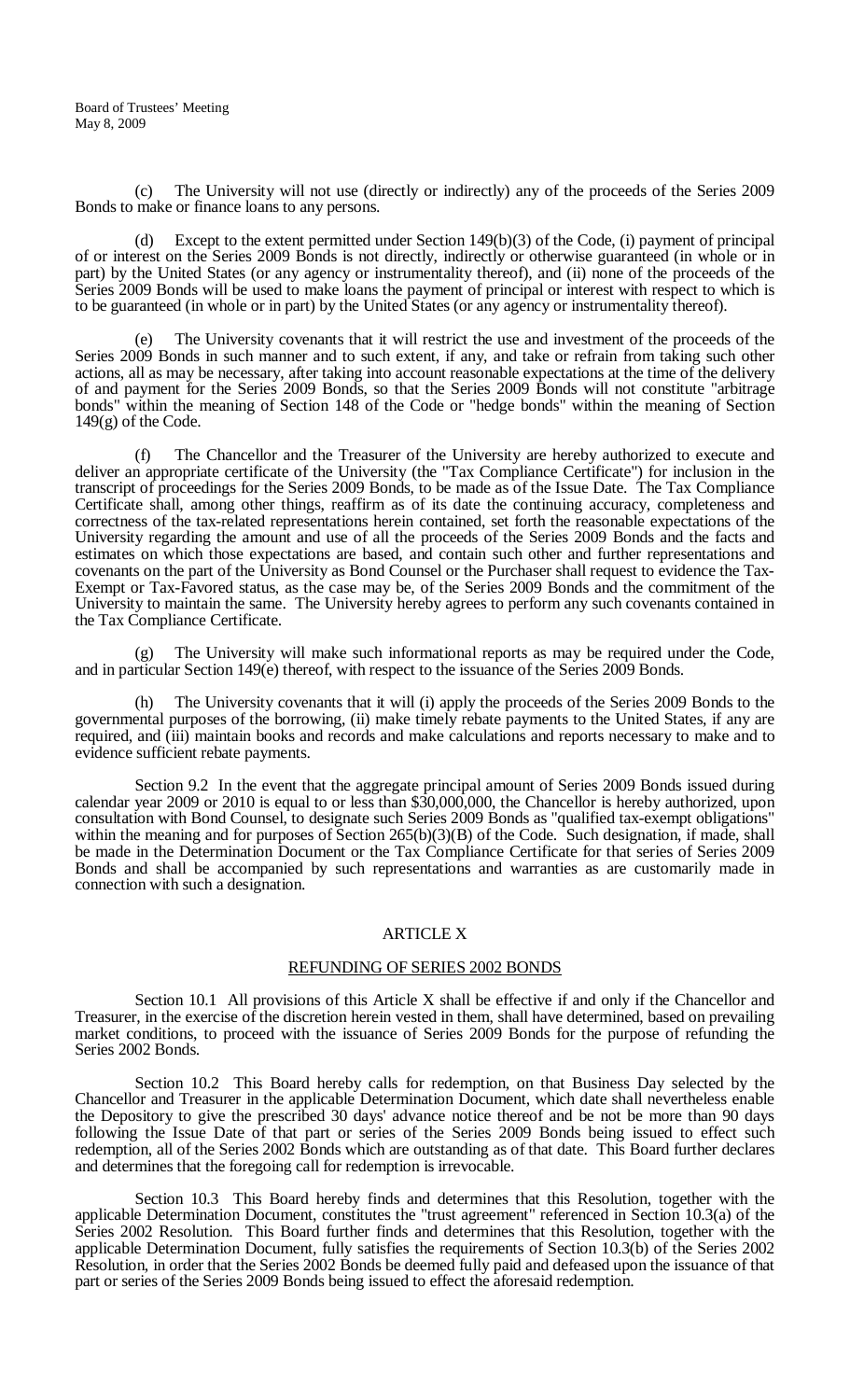#### ARTICLE XI

#### EFFORTS TO OBTAIN CREDIT ENHANCEMENT

Section 11.1 The Chancellor and the Treasurer are hereby authorized and directed to enter into negotiations as promptly as is practicable with MBIA, Ambac and/or such other municipal bond insurers or providers of Alternate Credit Enhancement as the Purchaser may recommend for the purpose of obtaining (i) a Policy and/or Alternate Credit Enhancement covering all or any part or series of the Series 2009 Bonds and (ii) a Reserve Credit Facility, analogous to the 2001 Surety Bond, the 2003 Surety Bond or the 2007 Surety Bond, satisfying the Maximum Annual Debt Service Requirement for all or any part or series of the Series 2009 Bonds. Such officers are authorized and directed to provide to the insurers and providers of Alternate Credit Enhancement such financial and other information regarding the University, including without limitation such information as appears or will appear in the POS, as they may reasonably require to reach a credit and pricing decision. If successful in obtaining satisfactory commitments for such Policy and/or Alternate Credit Enhancement and Reserve Credit Facility, the Chancellor and the Treasurer are hereby authorized to execute and deliver, subject to the review of Bond Counsel, any and all documents (including without limitation one or more commitment letters or reimbursement agreements and a guaranty agreement with the provider of such Reserve Credit Facility similar to the 2001 Guaranty, the 2003 Guaranty or the 2007 Guaranty), and to take any and all other actions (including without limitation the payment of the agreed-upon premiums therefor), necessary to consummate the issuance of such Policy and/or Alternate Credit Enhancement and Reserve Credit Facility. The Chancellor and Treasurer are further authorized, subject to the review of Bond Counsel, to approve and adopt, in the Determination Document, such provisions and amendments supplementing this Resolution as are customarily requested and approved in connection with the issuance of such Policy and/or Alternate Credit Enhancement, which provisions and amendments shall appear as an appendix to the Determination Document and are hereby authorized to be designated and to constitute "Article XIV" of this Resolution.

#### ARTICLE XII

#### **MISCELLANEOUS**

Section 12.1 This Resolution is adopted as a Supplemental Resolution in order to provide for the issuance of the Series 2009 Bonds as Parity Bonds pursuant to Article VII of the Bond Resolution, and the provisions of this Resolution shall be so construed. All provisions, covenants, terms, conditions, rights and remedies set forth in the Bond Resolution, as hereby supplemented, are hereby ratified and reaffirmed and are hereby adopted as being applicable to and shall for any and all purposes apply to the Series 2009 Bonds, as if such Bonds had been originally issued under the Bond Resolution.

Section 12.2 This Board hereby authorizes Bond Counsel to prepare such other and further documents, certifications, assignments and instruments as Bond Counsel, the Depository or the Purchaser may require or as may be necessary or appropriate to consummate the transactions contemplated in this Resolution, including without limitation any certificates or reports referred to in Articles IX or XI hereof. The Chancellor, Treasurer or any other appropriate officer or agent of the University is hereby authorized and directed to execute and deliver any and all such additional documents or certificates, including without limitation any elections made to establish Tax-Favored status or for any other tax-related reason.

Section 12.3 If any one or more of the covenants, agreements or provisions provided in this Resolution shall be contrary to law, then such covenant or covenants, agreement or agreements, provision or provisions shall be null and void, and shall in no way affect the validity of the other provisions of this Resolution or of the Series 2009 Bonds.

Section 12.4 This Resolution shall take effect upon its adoption by the Board, as evidenced by the endorsement hereon by the undersigned officers of the Board.

### ARTICLE XIII

#### ALTERNATIVE METHODS FOR INCURRING INDEBTEDNESS

Section 13.1 This Board hereby acknowledges that the Bond Resolution, having been originally prepared in 1969, may contain provisions and requirements that have become antiquated, superfluous and inefficient in light of the changes in financial practices and opportunities that have occurred in the ensuing 40 years. In recognition of this possibility, and in order to provide greater flexibility to the University to finance or refinance new and existing facilities, the Board hereby authorizes the Chancellor and Treasurer, working in conjunction with Bond Counsel, the University's financial advisors, and the rating agencies:

(i) to explore alternative methods for the University's incurring of indebtedness, including without limitation entry by the University into one or more new trust indentures or similar instruments that would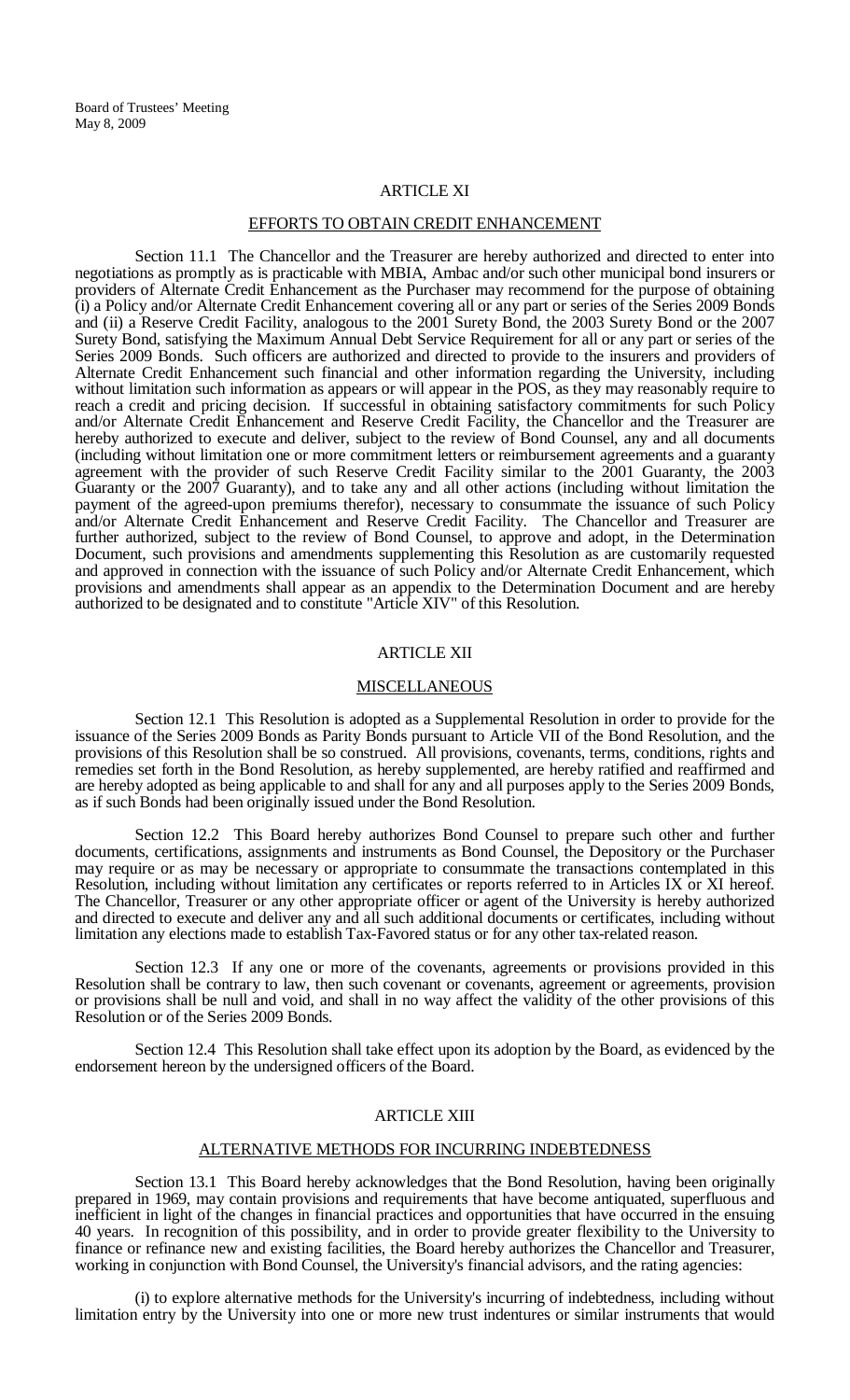enable the University to incur debt (A) secured by a pledge of General Student Fees subordinated to the pledge thereof securing Parity Bonds under the Bond Resolution, (B) secured by a pledge of revenues or moneys other than General Student Fees, and/or (C) secured in other innovative ways not deleterious to the marketability of such debt; and

(ii) if, in the discretion of the Chancellor and Treasurer, any such alternative method or methods prove feasible, to execute and deliver, for and on behalf of the University, such new trust indentures or similar instruments and such other and further documents, certifications, assignments and instruments (including without limitation bonds, notes, or other evidences of indebtedness issued by the University pursuant to any such new indenture or similar instrument, which bonds may in whole or in part replace the Series 2009 Bonds otherwise authorized hereunder) as may be necessary or appropriate to consummate the incurring of indebtedness pursuant to such alternative method or methods.

## [BALANCE OF PAGE INTENTIONALLY LEFT BLANK]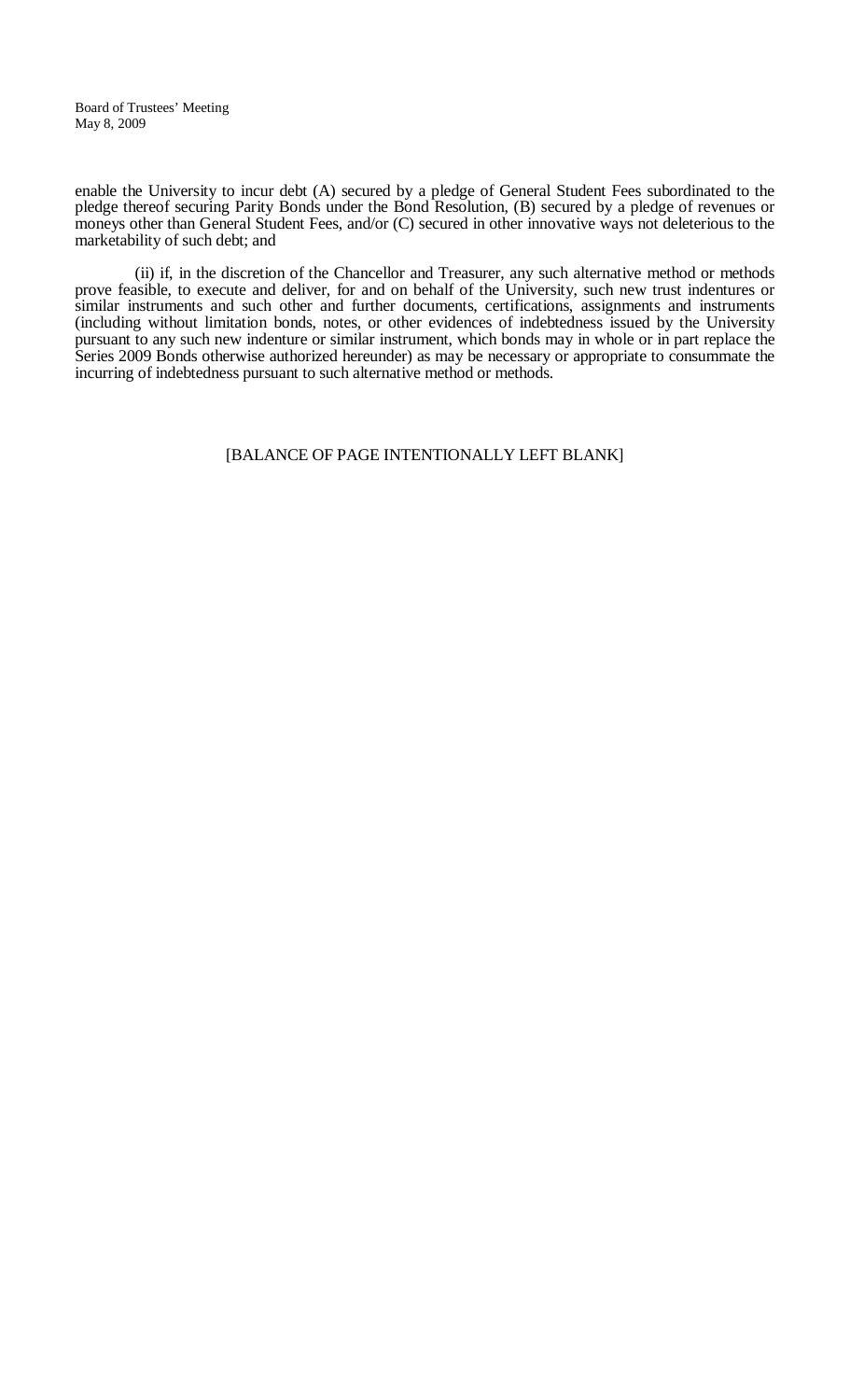#### **EXHIBIT A (Form of Series 2009 Bond)**

#### **(Form of Face of Bond)**

#### **UNITED STATES OF AMERICA STATE OF ALABAMA**

## **TROY UNIVERSITY GENERAL STUDENT FEE REVENUE BOND, SERIES 2009**

REGISTERED REGISTERED

 $NO. R $$ 

Interest Rate: Maturity Date: Dated: CUSIP:

November 1,  $\frac{1}{\sqrt{2}}$ 

percent ( per annum

On the Maturity Date stated above, **TROY UNIVERSITY**, a public corporation and instrumentality of the State of Alabama (the "University"), for value received, hereby promises to pay to \_\_\_\_\_\_\_\_\_\_\_\_\_, or registered assigns, but solely from the Bond Fund hereinafter referred to, the principal

sum of

#### **\_\_\_\_\_\_\_\_\_\_\_\_\_\_\_\_\_\_\_\_\_\_\_ and NO/100 DOLLARS**

and to pay interest thereon at the per annum Interest Rate stated above, computed on the basis of a 360-day year composed of twelve 30-day months, payable semiannually on the first days of May and November in each vear beginning 1, 200, from the most recent date to which interest shall have been paid or  $\dot{1}$ , 200<sub>,</sub> from the most recent date to which interest shall have been paid or provided for or, if no interest shall have been paid or provided for, from the Dated date shown above. The principal of and redemption premium, if any, on this Bond are payable at the principal corporate trust office in the City of Birmingham, Alabama, of Regions Bank, formerly known as First Alabama Bank (the "Depository"), in any coin or currency which at the time of payment thereof shall be legal tender for the payment of debts due the United States of America. Interest on this Bond will be paid by check or draft of the Depository, mailed to the registered owner hereof at the address thereof shown on the bond registration records of the University kept by the Depository as registrar.

This Bond is one of a duly authorized issue of Bonds authorized in the aggregate principal amount of \$\_\_\_\_\_\_\_\_\_\_\_\_\_\_\_\_ (the "Series 2009 Bonds") and issued pursuant to and in full compliance with (a) the Constitution and laws of the State of Alabama, including particularly Section 16-3-28 of the Code of Alabama of 1975, as amended, (b) a resolution duly adopted by the Board of Trustees of the University on August 15, 1969, as amended by subsequent resolutions duly adopted by the Board of Trustees of the University on August 14, 1970, on May 30, 1997, and on September 10, 2005 (collectively, the "Bond Resolution") and (c) a resolution supplemental to the Bond Resolution relative to the Series 2009 Bonds (the "Series 2009 Resolution"). Terms used but not otherwise defined herein shall have the meanings given to them in the Series 2009 Resolution.

The Series 2009 Bonds are issued as Parity Bonds under and as defined in the Bond Resolution. The principal of and interest on the Series 2009 Bonds are payable solely from and are secured pro rata with all other bonds heretofore or hereafter issued as Parity Bonds pursuant to the Bond Resolution (collectively, the "Bonds") by a first lien upon and pledge of (a) moneys in or other securities held to the credit of the special funds designated the Bond and Interest Sinking Fund (the "Bond Fund") and the Debt Service Reserve Fund (the "Reserve Fund"), and (b) general fees levied by the University against students enrolled at the University (the "General Fees"), all as more particularly described in the Bond Resolution (collectively referred to herein as the "Revenues"). Additional bonds may hereafter be issued in successive series from time to time by the University payable from the Revenues equally and ratably and on a parity of lien with the Bonds (including the Series 2009 Bonds) theretofore issued pursuant to the Bond Resolution, subject, however, to the terms and conditions of the Bond Resolution. The Bond Resolution provides that the Revenues shall be segregated and paid into the Bond Fund in an amount sufficient to pay the principal of and interest on the Bonds as and when they mature and become due and (unless other provision be made for funding the reserve requirement) also paid into the Reserve Fund in an amount sufficient to establish and thereafter maintain a debt service reserve. Neither the University nor the State of Alabama (the "State") is obligated to make any payment to the Bond Fund or to the Reserve Fund except from the Revenues. Neither the principal of nor the interest on this Bond shall constitute an obligation or debt of the State within the meaning of any constitutional or statutory provision whatsoever. This Bond shall never be payable from any funds at any time provided for or appropriated by the State, and shall not be a charge on the general credit or tax revenues of the State. Neither the State nor the University shall be obligated, directly or indirectly, to contribute any funds, property or resources to the payment of the Bonds or the interest thereon, except the Revenues.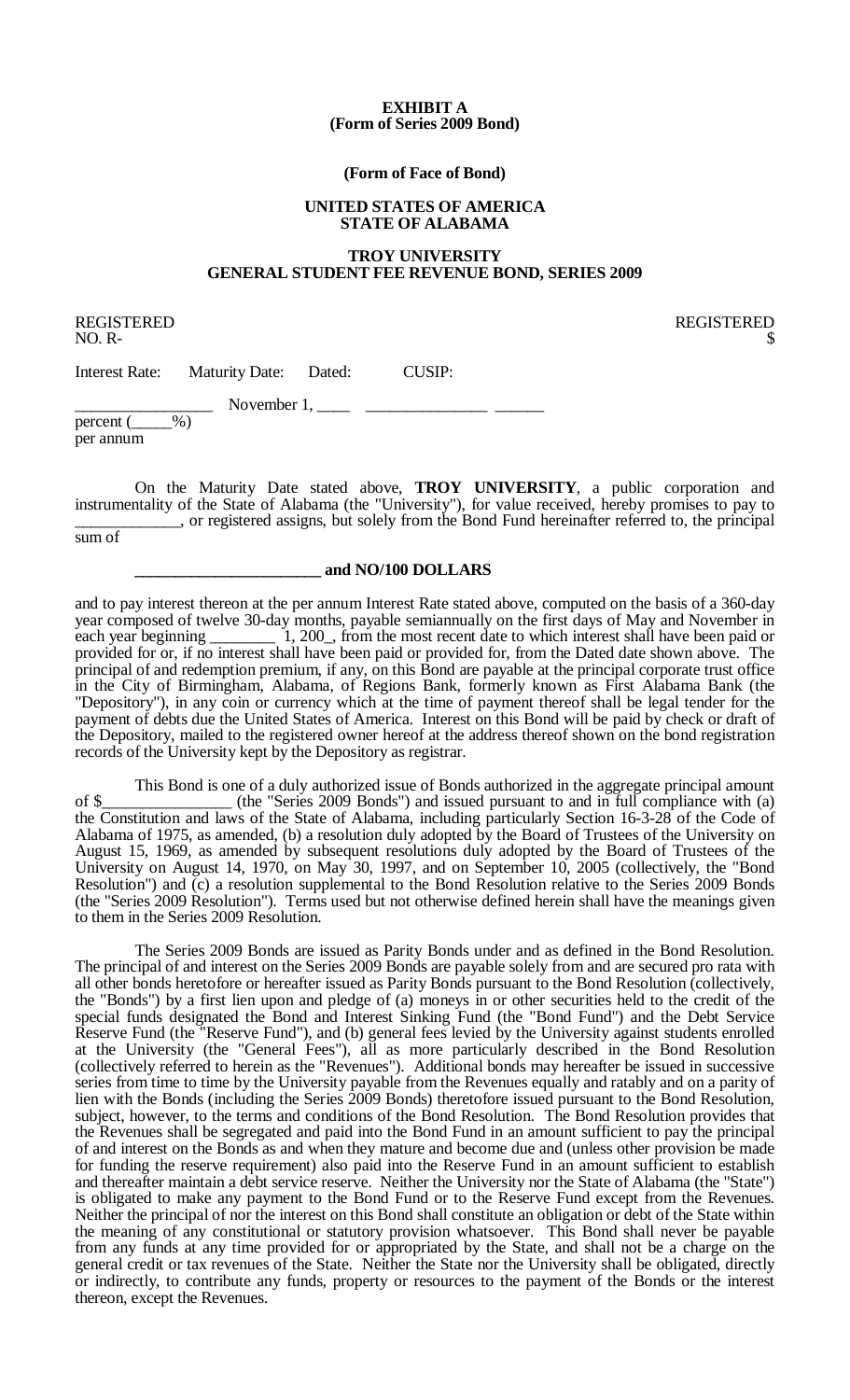The University has covenanted and agreed in the Bond Resolution and does hereby covenant and agree that, so long as this Bond is outstanding, it will continue to levy and collect fees from student attending the University in such amounts and at such times as will produce Revenues sufficient at all times to pay the principal of and interest on the Bonds as and when such principal and interest mature and become due, and also to establish and thereafter maintain or otherwise fund a debt service reserve.

REFERENCE IS MADE TO THE FURTHER PROVISIONS OF THIS BOND SET FORTH ON THE REVERSE SIDE. THOSE PROVISIONS SHALL HAVE THE SAME EFFECT FOR ALL PURPOSES AS IF SET FORTH HERE.

This Bond shall not be valid or become obligatory for any purpose or be entitled to any security or benefit under the Bond Resolution and the Series 2009 Resolution until the certificate of authentication and registration hereon shall have been executed by the Depository by the manual signature of one of its authorized officers.

IT IS HEREBY CERTIFIED, RECITED AND DECLARED that all acts, conditions and things required by the Constitution and laws of the State to exist, happen and be performed precedent to and in the issuance of this Bond, and the issue of which it is one, do exist, have happened and have been performed in due time, form and manner.

IN WITNESS WHEREOF, the University has caused this Bond to be executed in its behalf by a facsimile of the signature of its Chancellor, has caused its seal to be hereunto imprinted in facsimile and to be attested by a facsimile of the signature of its Treasurer and has caused this Bond to be dated the first day  $\overline{\text{of}}$ 

## **TROY UNIVERSITY**

By:\_\_\_\_\_\_\_\_\_\_\_\_\_\_\_\_\_\_\_\_\_\_\_\_\_\_\_\_\_\_\_\_\_\_

Its Chancellor

 $(S E A L)$ 

Attest:

By:\_\_\_\_\_\_\_\_\_\_\_\_\_\_\_\_\_\_\_\_\_\_\_\_\_\_\_\_\_ Its Treasurer

## AUTHENTICATION AND REGISTRATION DATE:

Authentication and Registration Certificate

The within Bond is one of those described in the resolution adopted by the Board of Trustees of Troy University authorizing its General Student Fee Revenue Bonds, Series 2009, and has been registered by the University on the registration books maintained with the undersigned in the name of the above- named owner on the authentication and registration date specified above.

## **REGIONS BANK**

By:\_\_\_\_\_\_\_\_\_\_\_\_\_\_\_\_\_\_\_\_\_\_\_\_\_\_\_\_\_\_\_\_\_\_

Its Authorized Officer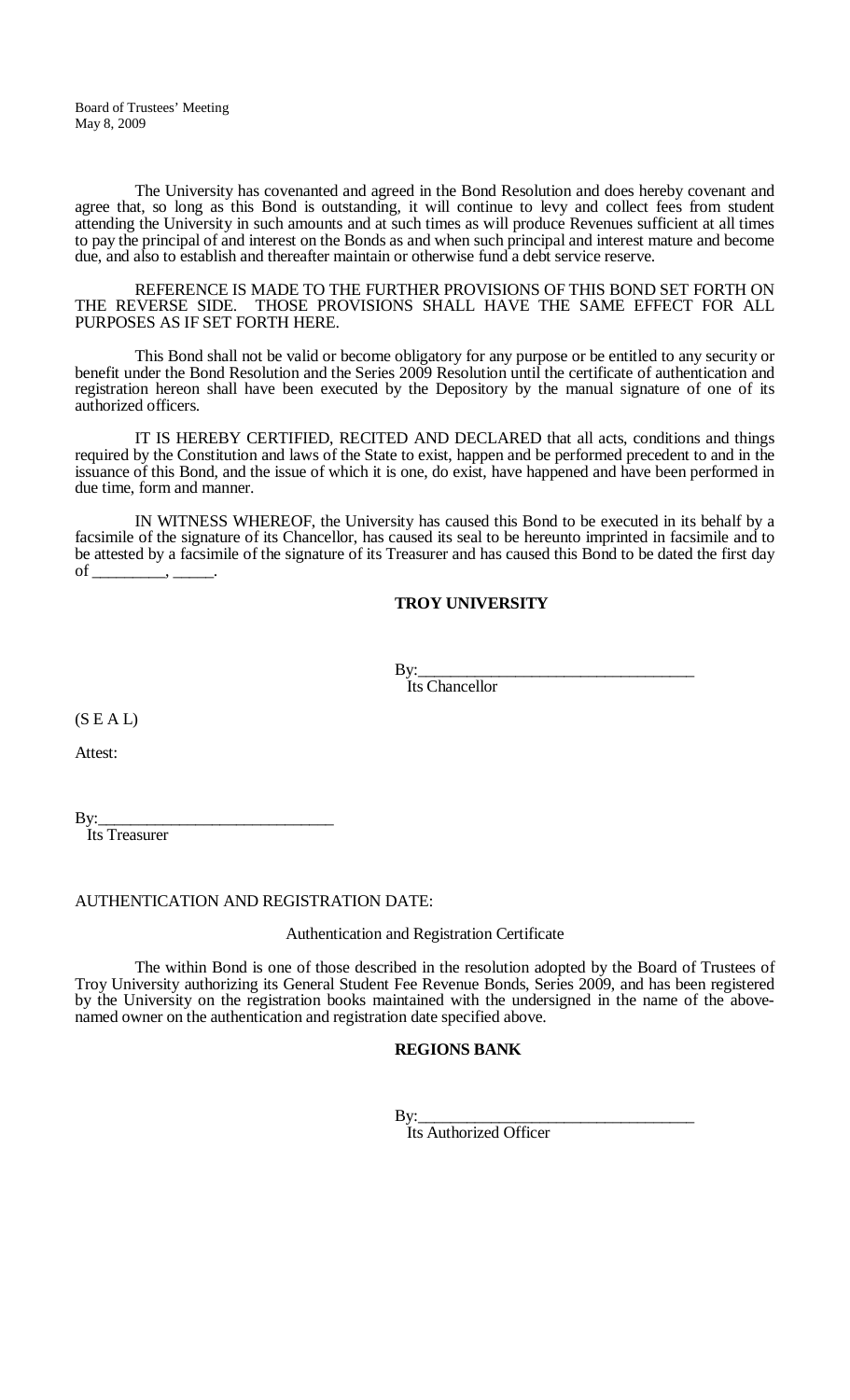#### (Form of Reverse of Bond)

Those of the Series 2009 Bonds having a stated maturity in \_\_\_\_\_\_\_\_ and thereafter are subject to redemption prior to their respective maturities, at the option of the University, on or after November 1, all as a whole or in part on any date (and if in part, the maturities of those to be redeemed to be selected by the University, and if less than all the Series 2009 Bonds of a maturity are to be redeemed, in installments of \$5,000 or any integral multiple thereof, selected from such maturity by the Depository by random selection) at the redemption prices (expressed as percentages of principal amount) set forth in the following table, plus accrued interest to the date fixed for redemption:

| <b>Redemption Period</b> | Redemption |
|--------------------------|------------|
| (Both Dates Inclusive)   | Price      |

**[**The Series 2009 Bonds maturing on November 1, \_\_\_\_\_\_ (the "\_\_\_\_\_ Bonds") are subject to mandatory sinking fund redemption in part, by operation of mandatory sinking fund requirements, on November 1 of each of the following years, at a redemption price equal to 100% of the following respective principal amounts to be redeemed in such years, plus accrued interest thereon to the redemption date:

Year Principal Amount

If retired only by mandatory sinking fund redemption prior to their stated maturity, there would remain in principal amount of the \_\_\_\_\_ Bonds to be paid at maturity.

The University has the option to deliver \_\_\_\_\_\_ Bonds to the Depository as registrar for cancellation, in any aggregate principal amount, and to receive a credit against the then-current mandatory sinking fund requirements and corresponding mandatory redemption obligation for such Bonds. Each such Bond so delivered, or previously redeemed, or purchased and cancelled, shall be credited by the Depository at 100% of the principal amount thereof against the then-current mandatory sinking fund obligation for such Bonds. Any excess of that amount over the then-current mandatory sinking fund requirements shall be credited against subsequent mandatory sinking fund redemption obligations for such Bonds.**]**

In the event that less than all of the outstanding principal of any Series 2009 Bond is to be redeemed, the registered owner thereof shall surrender the Series 2009 Bond that is to be prepaid in part to the Depository in exchange, without expense to the owner, for a new Series 2009 Bond of like tenor except in a principal amount equal to the unredeemed portion of the Series 2009 Bond. Notice of any intended redemption shall be sent by United States registered or certified mail not fewer than 30 days prior to the proposed redemption date to the owner of each Series 2009 Bond, all or a portion of the principal of which is to be redeemed. Notice having been so given and payment of the redemption price having been duly made or provided for, interest on the Series 2009 Bonds (or principal portions thereof) so called for redemption shall cease to accrue from and after the date fixed for redemption unless default shall be made in the payment of the redemption price thereof.

The Series 2009 Bonds are issuable only as fully registered bonds in the denominations of \$5,000 and any integral multiple thereof. Provision is made in the Series 2009 Resolution for the exchange of Series 2009 Bonds for a like aggregate principal amount of Series 2009 Bonds of the same maturity and series and in authorized denominations, all upon the terms and subject to the conditions set forth in the Series 2009 Resolution with respect thereto.

This Bond is transferable by the owner hereof, in person or by authorized attorney, only on the books of the Depository (as registrar and transfer agent of the University) and only upon surrender of this Bond to the Depository for cancellation, and upon any such transfer one or more new Series 2009 Bonds of authorized denominations and of like tenor hereof will be issued to the transferee in exchange herefor, all as more particularly described in the Series 2009 Resolution. Each owner, by receiving or accepting this Bond, shall consent and agree and shall be estopped to deny that, insofar as the University and the Depository are concerned, this Bond may be transferred only in accordance with the provisions of the Series 2009 Resolution.

No charge shall be made for the privilege of transfer or exchange, but the owner hereof requesting any such transfer or exchange shall pay any tax or other governmental charge required to be paid with respect thereto. The Depository shall not be required to transfer or exchange this Bond during the period of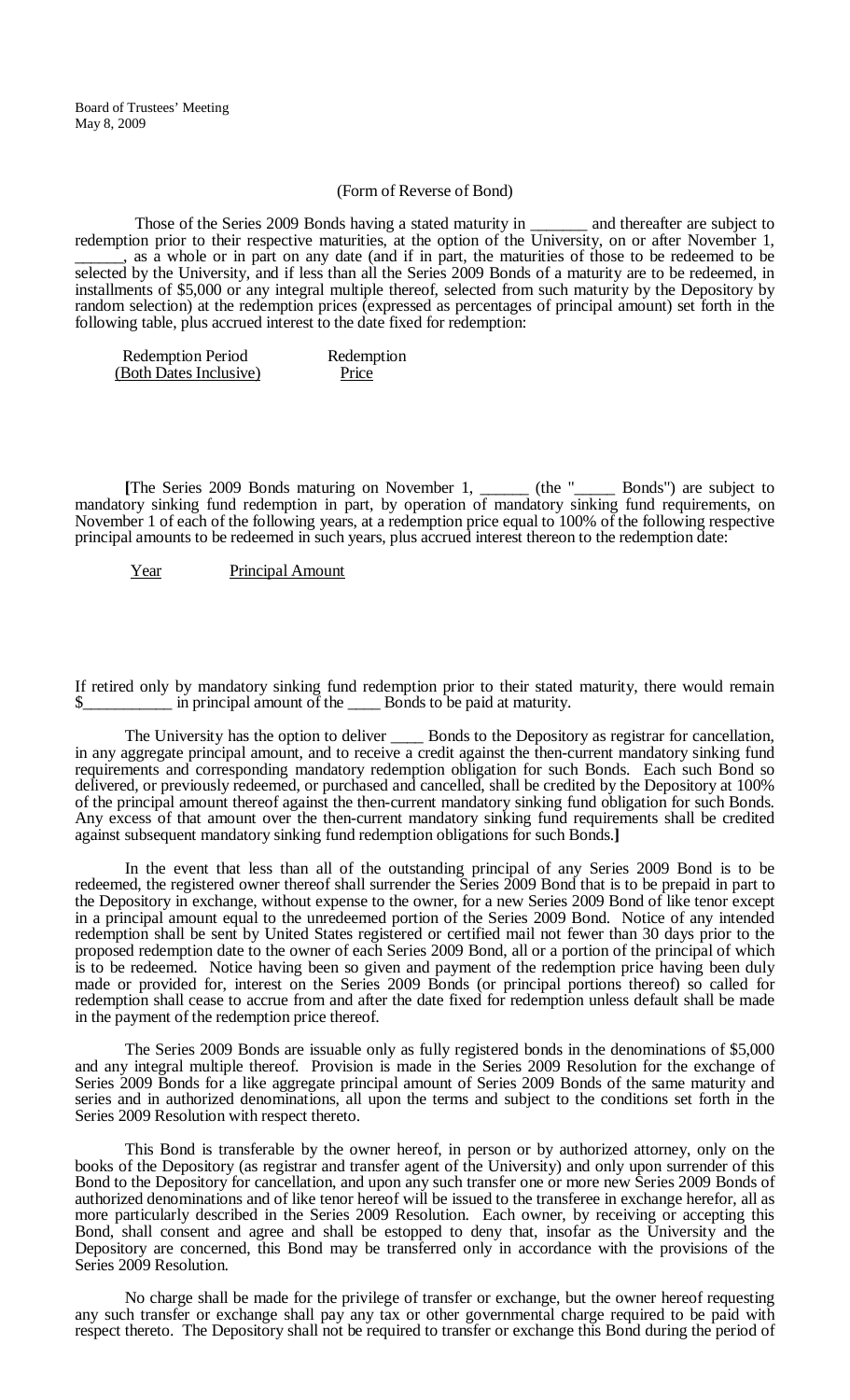15 days next preceding any interest payment date; and, in the event that this Bond is duly called for redemption, the Depository shall not be required to transfer or exchange this Bond during the period of 45 days next preceding the date fixed for such redemption.

Provision is made in the Series 2009 Resolution for the replacement of any Series 2009 Bond which shall be or become mutilated, lost, stolen or destroyed, by the issuance, authentication and registration of a new Series 2009 Bond of like tenor, subject, however, to the terms, conditions and limitations contained in the Series 2009 Resolution with respect thereto.

The Bond Resolution may be amended and supplemented subject to the terms, conditions and limitations prescribed therein. Reference is hereby made to the Bond Resolution and the Series 2009 Resolution for a description of the respective rights, duties and immunities of the University and the rights and remedies of the holders of the Series 2009 Bonds.

## **STATEMENT OF INSURANCE**

## **[***IF APPLICABLE***]**

## LEGAL OPINION

The following is a true copy of the opinion rendered by Roy S. Goldfinger, P.C. in connection with the issuance of, and dated as of and premised on facts and law in effect on the date of the original delivery of, the Series 2009 Bonds.

> \_\_\_\_\_\_\_\_\_\_\_\_\_\_\_\_\_\_\_\_\_\_\_\_\_\_\_\_\_\_\_\_\_\_\_\_\_\_\_ Treasurer, Troy University

\_\_\_\_\_\_\_\_\_\_\_\_\_\_\_\_\_\_\_\_\_\_\_\_\_\_\_\_\_\_\_\_\_\_\_\_\_\_\_\_\_\_\_\_\_\_\_\_\_\_\_\_\_\_\_\_\_\_\_\_\_\_\_\_\_\_\_\_\_\_\_

\_\_\_\_\_\_\_\_\_\_\_\_\_\_\_\_\_\_\_\_\_\_\_\_\_\_\_\_\_\_\_\_\_\_\_\_\_\_\_\_\_\_\_\_\_\_\_\_\_\_\_\_\_\_\_\_\_\_\_\_\_\_\_\_\_\_\_\_\_\_

[Opinion Text]

Respectfully submitted, ROY S. GOLDFINGER, P.C.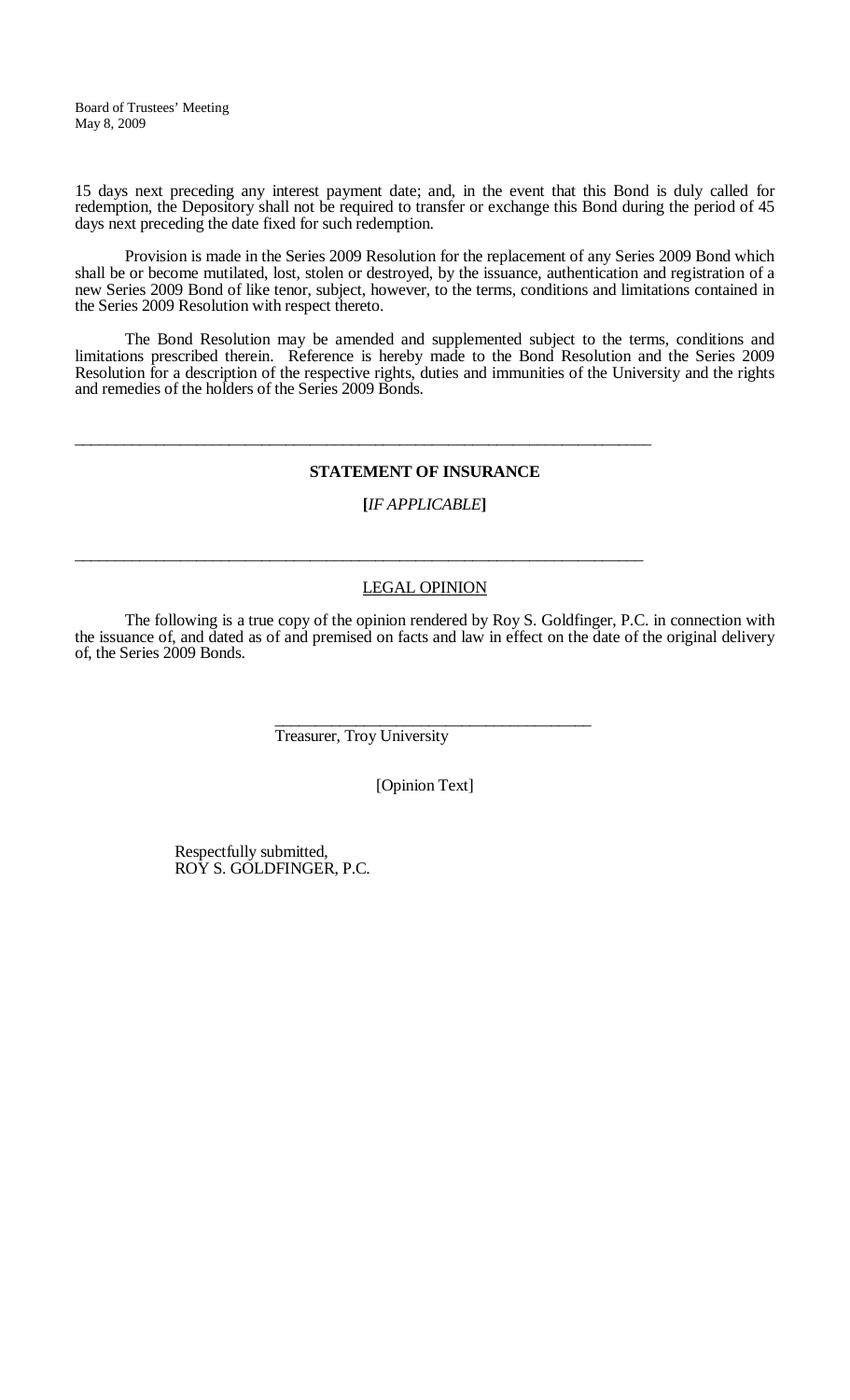The following abbreviations, when used in the inscription on this Bond or in the Assignment below, shall be construed as though they were written out in full according to applicable laws or regulations:

**TEN COM** - **as tenants in common**<br>**TEN ENT** - **as tenants by the entire TEN ENT** - **as tenants by the entireties**<br>**JT TEN** - **as joint tenants with right of surv** as joint tenants with right of survivorship and not as tenants in common and **not as community property UNIF TRAN MIN ACT - \_\_\_\_\_\_\_\_\_\_\_\_\_\_ Custodian \_\_\_\_\_\_\_\_\_\_\_\_\_ (Custodian) under Uniform Transfers to Minors Act \_\_\_\_\_\_\_ (State)**

Additional abbreviations may also be used although not in the above list.

#### ASSIGNMENT

For value received, the undersigned hereby sells, assigns and transfers unto the within Bond and irrevocably constitutes and appoints \_\_\_\_\_\_\_\_\_\_\_\_\_\_\_\_\_\_\_\_\_\_\_\_\_\_ attorney to transfer that Bond on the books kept for registration thereof, with full power of substitution in the premises.

Dated:\_\_\_\_\_\_\_\_\_\_\_\_\_\_\_\_\_\_\_\_\_\_\_\_\_\_\_ \_\_\_\_\_\_\_\_\_\_\_\_\_\_\_\_\_\_\_\_\_\_\_\_\_\_\_\_\_\_\_\_\_\_\_\_\_\_\_\_\_\_\_\_\_\_\_

NOTICE: The assignor's signature to this assignment must correspond with the name as it appears upon the face of the within Bond in every particular, without alteration or any change whatever.

Signature Guaranteed:

\_\_\_\_\_\_\_\_\_\_\_\_\_\_\_\_\_\_\_\_\_\_\_\_\_\_\_\_\_\_\_\_\_ (Bank, Broker or Firm\*)

By\_\_\_\_\_\_\_\_\_\_\_\_\_\_\_\_\_\_\_\_\_\_\_\_\_\_\_\_\_\_\_

Its

Medallion Number: \_\_\_\_\_\_\_\_\_\_\_\_\_\_\_\_\_\_\_\_\_\_\_\_\_\_\_\_\_\_\_\_\_\_\_\_\_\_\_\_\_\_\_\_\_\_\_\_\_\_\_\_\_\_\_\_\_\_\_\_\_\_\_\_\_\_

<sup>\*</sup>Signature(s) must be guaranteed by an eligible guarantor institution which is a member of a recognized signature guarantee program, i.e., Securities Transfer Agents Medallion Program (STAMP), Stock Exchanges Medallion Program (SEMP), or New York Stock Exchange Medallion Signature Program (MSP).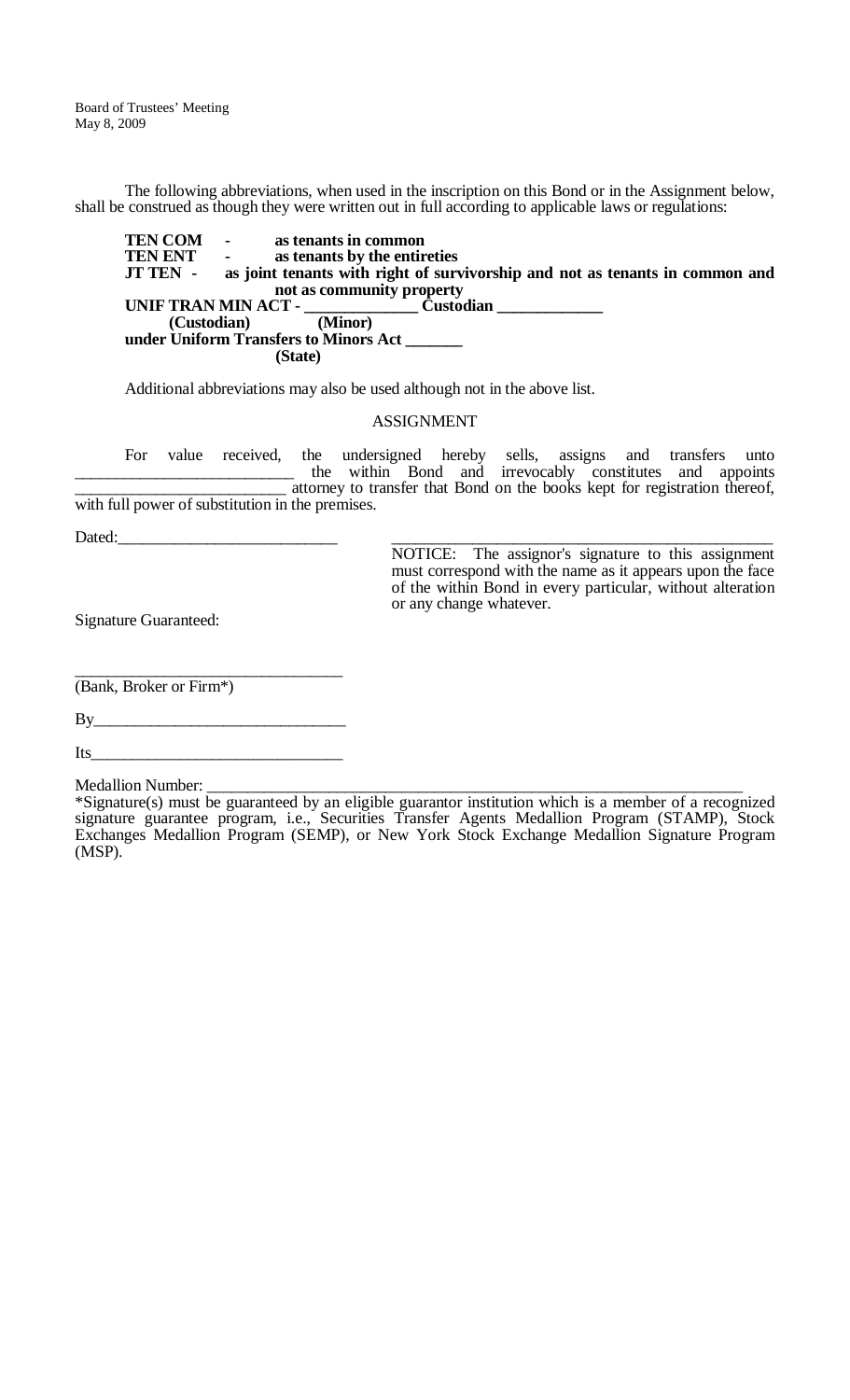Passed by the Board of Trustees of Troy University this 8th day of May, 2009.

\_\_\_\_\_\_\_\_\_\_\_\_\_\_\_\_\_\_\_\_\_\_\_\_\_\_\_\_\_\_\_\_\_\_\_\_\_ President pro tempore of the Board of Trustees

(S E A L)

Attest:\_\_\_\_\_\_\_\_\_\_\_\_\_\_\_\_\_\_\_\_\_\_\_\_\_\_\_\_\_\_\_\_\_\_\_

Secretary of the Board of Trustees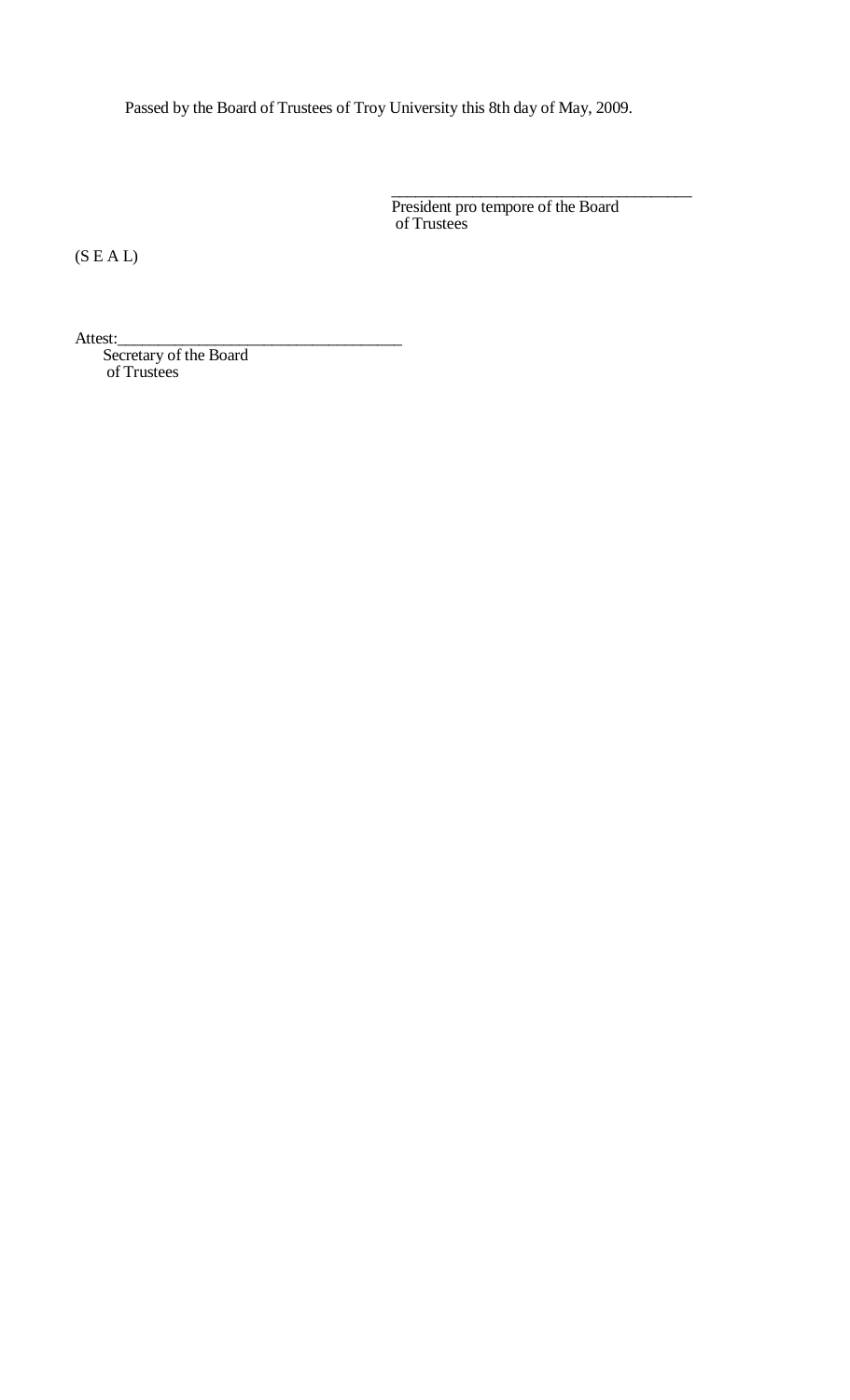In conclusion, Mr. Harrison inquired of Mr. Bookout as to where the findings in the recent audit report had been addressed. Mr. Bookout responded that it has been handled.

## o **Academic Affairs Committee, Honorable Gerald Dial**

 Mr. Dial called upon Dr. John Dew, Associate Vice Chancellor for Institutional Research, Planning and Effectiveness, to provide an update on SACS.

#### • **SACS After-action**

Dr. Dew reported that the on-site SACS team has completed visits to all campuses and the draft report is being prepared. The team was very pleased with interactions with students and faculty, impressed by our facilities, and believes Troy is years ahead of other institutions in our eCampus offerings. However, the University still has issues to address. Dr. Dew said that we must show evidence that our full-time faculty are providing oversight of our overseas and domestic programs, and have time to conduct research. The team was very supportive of the focus of the Quality Enhancement Plan –Creating a Culture of Reading. However, we will need to narrow the scope of our activities for the plan. Dr. Dew further added that the team would like us to improve our institutional effectiveness system for planning and assessing programs in all locations. The team identified administrative issues that included the following: (1) would like us to improve our institutional effectiveness system for planning and assessing programs in all locations; and (2) administrative issues in Global Campus to address, such as review of Memorandums of Understanding, more details on faculty credentials, and more attention to information on partners' web sites. Dr. Dew added that the University's next steps are as follows:

- o to review the team's report when it is received in May for fact checking
- o An action plan has already been developed to address the issues that the team has identified
- o Goal is to have responses ready by the end of July with final submission dues in September
- o SACS will then review the team's report and the University's responses and provide feedback with any recommendations in December, 2009

Dr. Dew responded to comments and questions from Board members.

#### • **Yellow Ribbon Program**

Dr. Earl Ingram, Vice Chancellor of Global Campus, briefed Board members on the Yellow Ribbon Program. He said the Yellow Ribbon GI Education Enhancement Program (Yellow Ribbon Program) is a provision of the Post-9/11 Veterans Educational Assistance Act of 2008. This program allows institutions of higher learning (degree granting institutions) in the United States to voluntarily enter into an agreement with the Veteran Administration to fund tuition expenses that exceed the highest public in-state undergraduate tuition rate. He added that the institution can waive up to 50% of those expenses and the VA will match the same amount as the institution. Institutions that voluntarily enter into a Yellow Ribbon Agreement with the VA choose the percentage of tuition and fees that will be waived and the VA will match that percentage and issue payment directly to the institution. He added that in late March the Chancellor's Cabinet approved and pledged the support of military veterans and active-duty personnel who are attending college by providing the maximum tuition assistance available under the Yellow Ribbon Program. This is initiative further demonstrates Troy University's commitment to support veterans and active-duty students.

Dr. Ingram responded to comments and questions from the Board members.

## **V. Resolution No. 4—Honoring SGA President MR. LATTA MADE A MOTION TO APPROVE ROLUTION NO. 4. A SECOND** WAS PROVIDED BY MR. DIAL. THERE BEING NO FURTHER DISCUSSION, **RESOLUTION NO. 4 WAS ADOPTED. MR. CROWELL ABSTAINED.**

Mr. Parr was presented a framed copy of Resolution No. 4 honoring his service as SGA President and for his leadership in representing the student body on the Board of Trustees.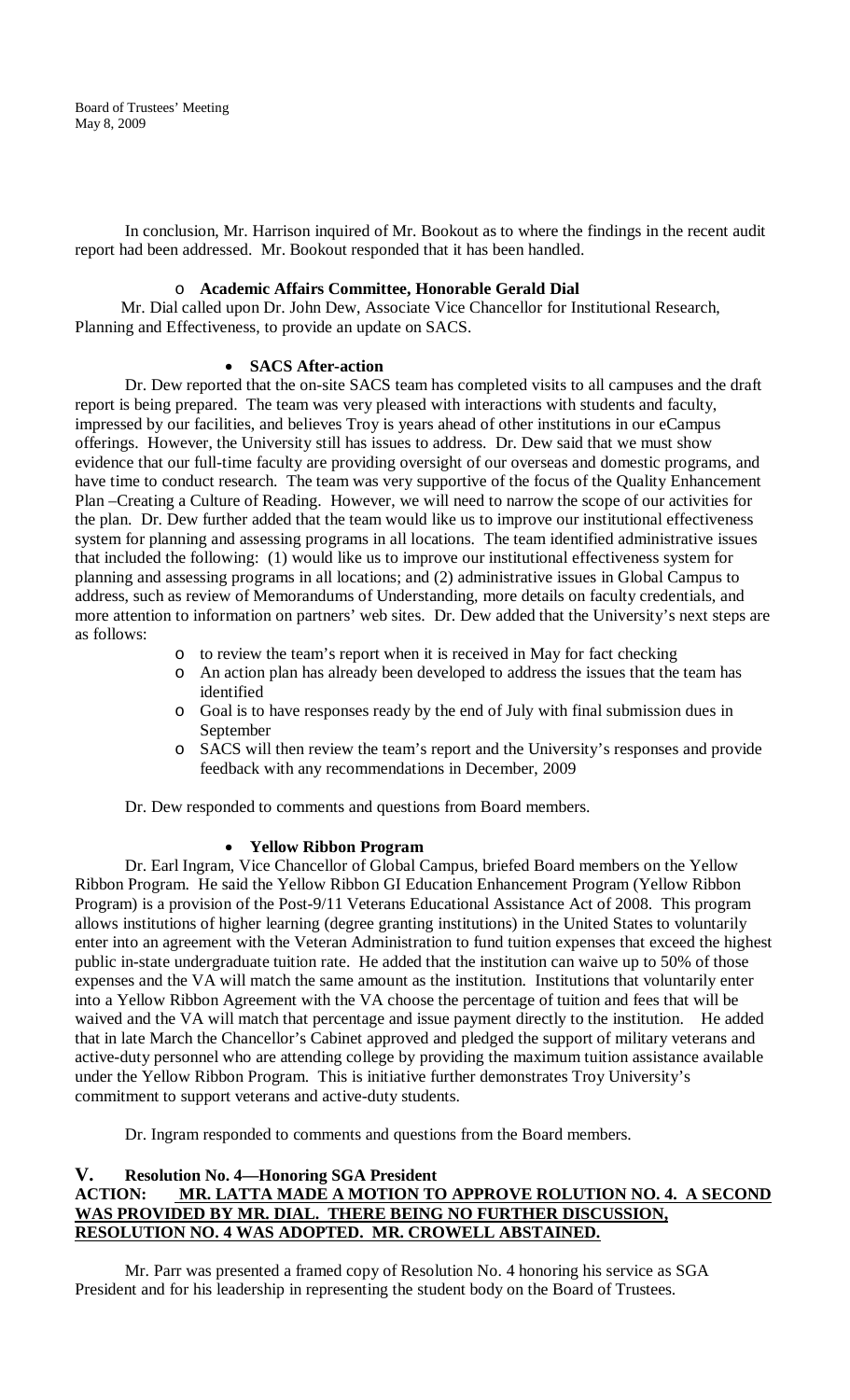## **RESOLUTION NO. 4**

## **Commending Tim Parr**

**WHEREAS**, Tim Parr served as President of the Troy University Student Government Association for the 2008-2009 academic year; and

**WHEREAS**, Mr. Parr has shown outstanding leadership qualities and has played an integral role in the progress of Troy University; and

**WHEREAS**, Mr. Parr's administration was marked by a promotion on environmental awareness among students, faculty, and staff; and

**WHEREAS**, the work of Mr. Parr's administration on voter registration resulted in record numbers of Troy University students registering to vote in the 2008 national elections; and

**WHEREAS**, Mr. Parr has done an outstanding job of representing the student body on the Board of Trustees, among the faculty and staff and in the greater community; and

**WHEREAS**, Mr. Parr's term as SGA President came to an end during spring semester 2009;

**THEREFORE BE IT RESOLVED**, that the Board of Trustees hereby recognizes Tim Parr for hard work and exemplary leadership of the Student Government Association and wishes him the best for future success.

## **VI. Resolution No. 5 – Condolences to the Walter Hennigan Family ACTION: MR. OWEN MADE A MOTION TO ADOPT RESOLUTION NO. 5. A SECOND TO THE MOTION WAS MADE BY MRS. CARTER. THERE BEING NO FURTHER DISCUSSION, RESOLUTION NO. 5, WHICH FOLLOWS, WAS ADOPTED BY THE BOARD, WITH MR. CROWELL ABSTAINING.**

## **RESOLUTION NO. 5**

## **CONDOLENCES TO WALTER HENNIGAN FAMILY**

**WHEREAS,** the Board of Trustees at Troy University received with profound regret the news of the passing of Walter Hennigan; and

**WHEREAS**, we are all aware of the many contributions he made to this University in his many roles in Alumni Affairs, Development, and Human Resources, as well as his service to the fraternity system; and

**WHEREAS**, we are also aware of the contributions and sacrifices he made for our country during his military career;

**THEREFORE BE IT RESOLVED,** that we, the Troy University Board of Trustees, do express our deepest sympathy to the Hennigan family upon the loss of one of America's great patriots.

(A copy of this resolution will be sent to Mr. Hennigan's widow and each of his children.)

## **VII. Resolution No. 6 -- Honoring Dr. James Andrews**

Dr. D. Hawkins called for a motion to adopt Resolution No. 6 honoring Dr. James Andrews for his service to the Board. The following action was taken.